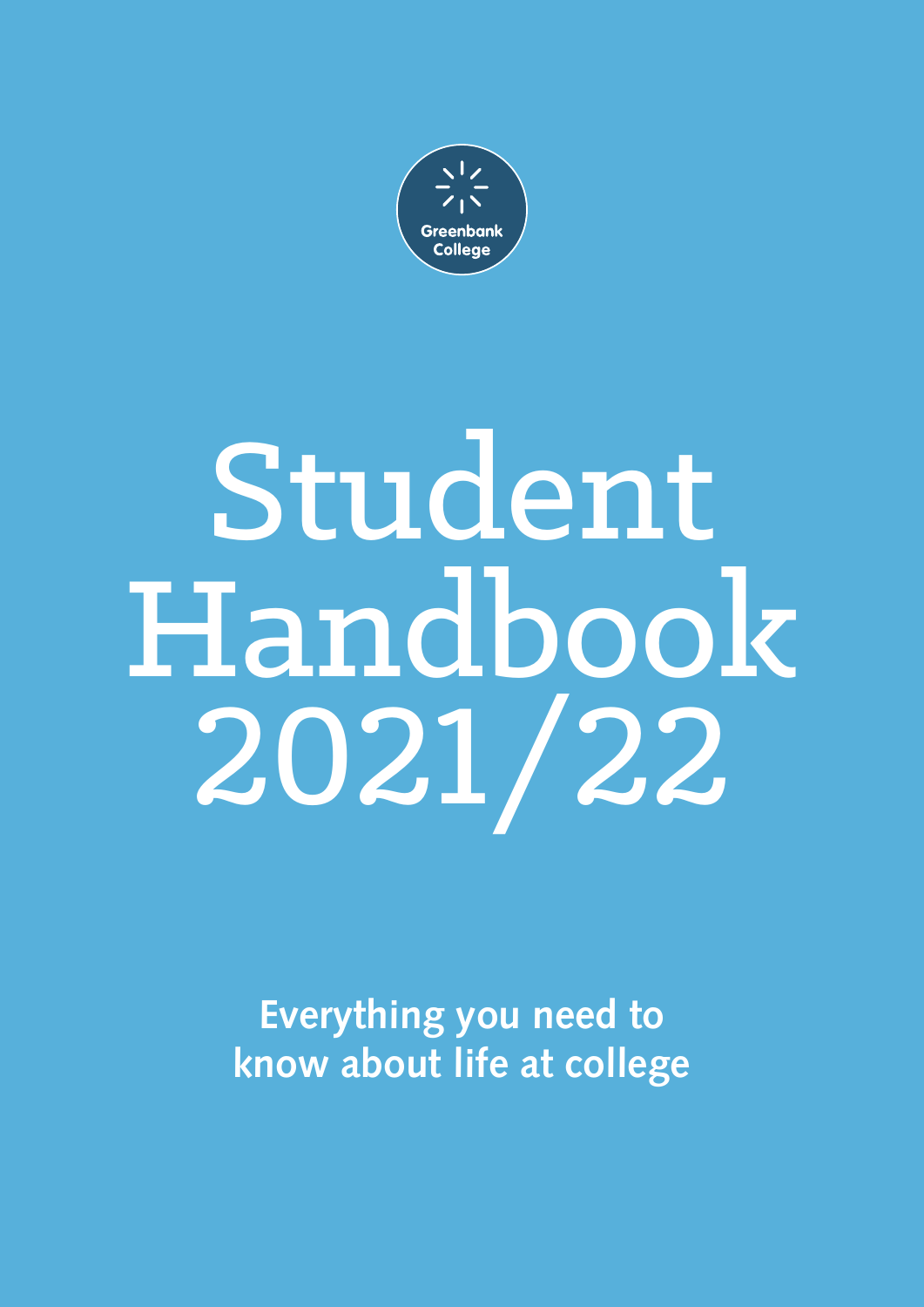## Welcome to Greenbank College

I am delighted to welcome you, either as a new or returning student, to Greenbank College. We aim to make your time at college as happy and rewarding as possible and help you achieve the best qualifications you are capable of.

You will be supported by good quality teaching and learner support and taught in small class groups where you can achieve your potential. You can access welfare support to help with other needs and financial help is also available.

You will be offered a Careers guidance interview to help you make informed choices about your career pathway.

Our "Moving On" event and Careers week, work placement and enterprise activities are also designed to help you plan for your future.

Greenbank has an active Students' Union and you can find out more on enrolment and how you can join the National Union of students.



Maren essabor

**Mary Beaumont** CEO

## Contents

| <b>Your College Journey</b>               |    |
|-------------------------------------------|----|
| <b>Staff</b>                              | 4  |
| <b>General Information</b>                | 5  |
| Support for Learning & Work               | 9  |
| <b>Money Matters</b>                      | 11 |
| <b>College Statements &amp; Documents</b> | 14 |
| <b>Campus Facilities</b>                  | 21 |
| <b>Building Plans</b>                     | 22 |
| Dates for the Calendar                    | 26 |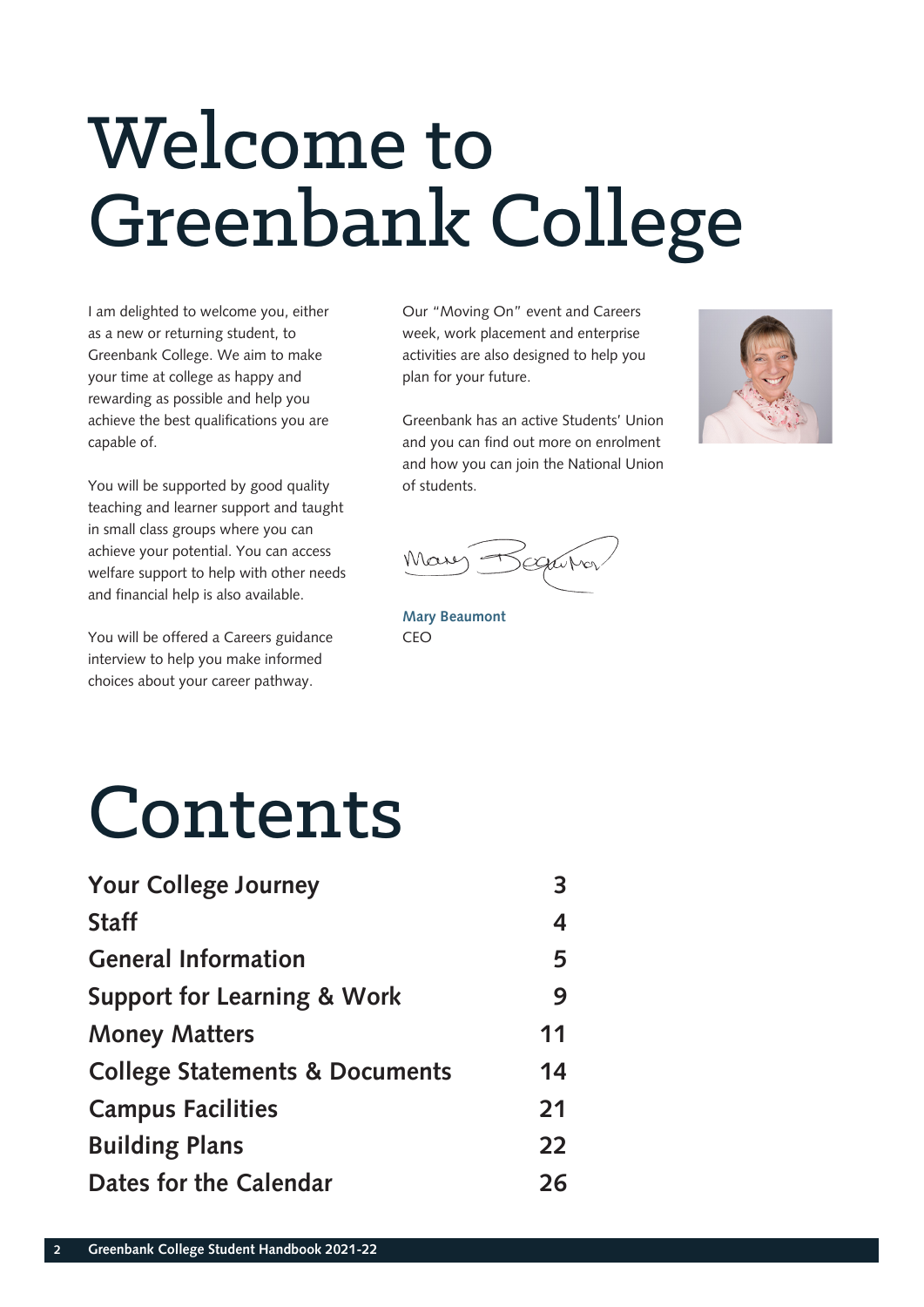## Your College Journey

Throughout your time at Greenbank College you will be encouraged to take part in discussions with tutors and advisors and contribute to your own learning plans to help you to get to where you want to be.

#### **At the Start**

Discussions with tutors and advisors – self assessment and initial assessment to find out where you are now.

#### **Where do I want to get to?**

Setting goals and progression routes to help you on your way.

What skills do I need to work on?

Discussions with tutors and advisors will help you make informed decisions.

#### **How do I get there?**

Take part in classes and other individual learning/enrichment activities.

Attend a placement or undertake other practical experience to develop employability skills and support progression into work.

These will help increase your confidence, independence and personal development.

#### **Reviewing**

Take part in regular assessments of work and discuss your progress with tutors.

Contribute to the planning of your future learning by helping to set new goals and targets.

#### **What next?**

Do I want to move on?

What do I want to do?

Discussion with tutors and advisors about progression opportunities for further learning and employment.

#### **How was my learning experience?**

You will be asked to provide feedback to college staff at various stages of your course, including at the end. This will help Greenbank to provide a quality service for all students.

**At the end of the course** Final assessment & reflection

> How did I do? How did I get there?

> Am I happy with my progress?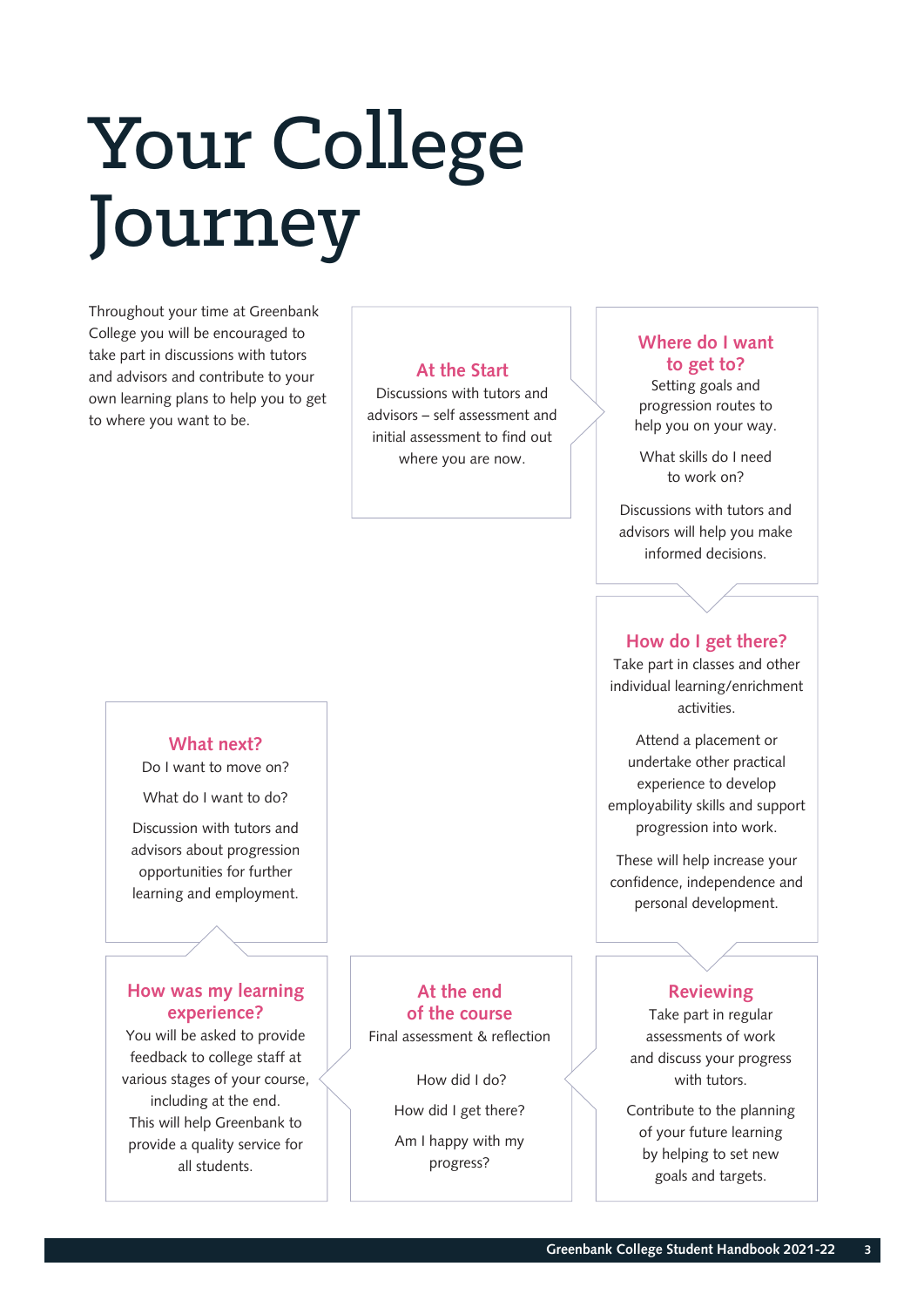## **Staff**

## **Education & Training Services**

**Business & Administration**  Tutor: Christine Maguire

**Catering & Hospitality** Lead Tutor: Alan Harris

**Customer Service** Tutor: Rachael Willoughby

**Hairdressing** Tutors: Beverley Mellor, Katherine Pulman

**Information Technology** Tutors: Estelle Boyle

**Sport & Active Leisure** Tutor: Andrea Mitchell

**Foundation Learning** Tutor: Judith Jenkins

#### **English & Maths**

Coordinator: Mark Canty English Tutors: Jeanette Farrelly, Eilish McMulkin Maths Tutors: Owen Burns, Ingrid Dutton, Lee Ellis

### **Student Support SEND Team**

SEND & Education Business Manager: Lisa Turner Learning Support Coordinator: Rebecca Mufti SEND Teaching, Learning & Support Officer: Grace Last

#### **Learning Support**

Dionne Allen, Roy Bagen, Emma Boswell, Mark Bradley, Caroline Bromley, Terri Clucas, Ben Coventry, Rachel Cook, Stephen Fitzpatrick, Candice Gavan, Charles Hardisty, Becky Lach, Aleesha Neill, Kerry O'Brien, Leanne Oldfield, Winifred Orleans, Joanne Stephens, Sammy Williams

Communication Support Workers: Louise Bridden, Ian Edwards, Laura Hannaway, Sarah Jenkins, Helena Mulholland

## **Student Services**

Guidance and Recruitment Coordinator: Alison Stoddart

**Work Placements**  Placement Officer: Jan Edmond

## **Education & Business Services**

Finance Manager: Margaret Brown Quality Assurance Manager: Pauline Sharma Administration Manager: Ian Grice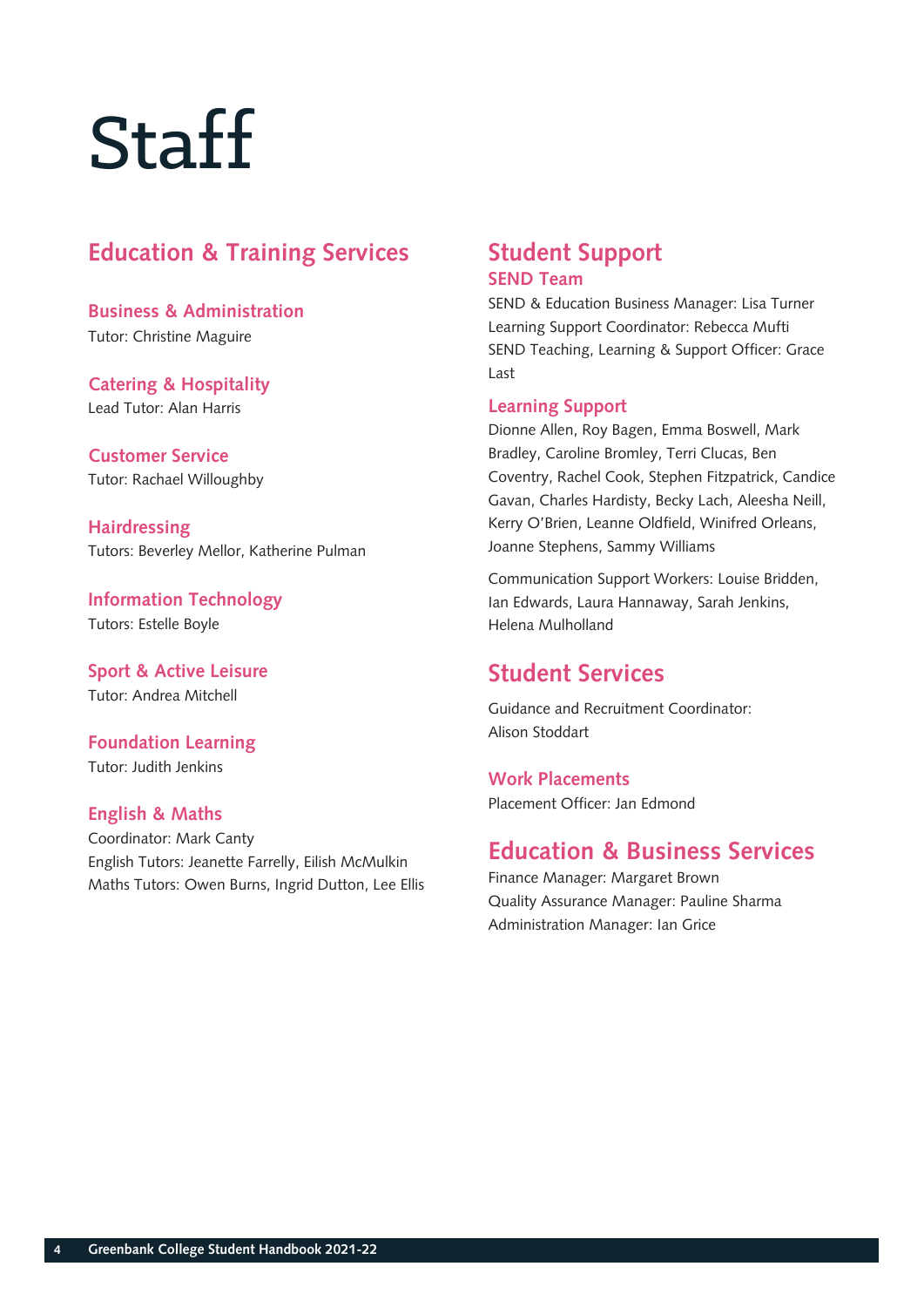## General Information

## **Term Dates 2020-21**

**Autumn** Mon 6 Sep – Fri 17 Dec 2021 **Spring** Tue 4 Jan – Fri 8 Apr 2022 **Summer** Mon 25 Apr – Fri 8 Jul 2022

#### **Half Term**

**Autumn** Mon 25 Oct – Fri 29 Oct 2021 **Spring** Mon 21 Feb – Fri 25 Feb 2022 **Summer** Mon 30 May – Fri 3 Jun 2022

#### **Staff Training Days**

**Autumn** Wed 17 – Fri 19 Nov 2021 **Spring** Mon 28 Feb – Tue 1 Mar 2022

## **Course Delivery Hours**

Classes take place Monday - Friday 9am - 4pm Check your timetable for your class times.

Most vocational courses have a work related placement (hours to be agreed).

#### **Break Times**

Morning Break 10.20 - 10.40am Lunch 12 noon - 1pm Afternoon Break 2.20 - 2.40pm

Please note: Break times for catering, hairdressing and sports students may vary and all break times may be subject to change.

## **Safe Learning & Prevent Duty**

Greenbank College wants all students to be safe whilst at college. This includes making sure that:

- You show respect to other students and staff.
- You are safe from any kind of harm, threats or bullying.
- You are prevented from being drawn into terrorism and radicalisation. We promote British Values - democracy, the rule of law, individual

liberty and mutual respect and tolerance of those with different faiths and beliefs.

- You remain safe when using computers, social media and the internet.
- You are safe when attending any work placement.

We want you to understand what risks there are and work with us to protect yourself and others from harm.

Any safety concerns should be reported to a member of the Safeguarding Team. In their absence, report any concerns to a senior member of staff or your tutor as soon as possible.

## **The Safeguarding Team**



#### **Lisa Turner** SEND & Education Business Manager Senior Safeguarding Lead



**Mary Beaumont**  CEO Prevent Lead

### **Safeguarding Officers**



**Grace Last**  SEND Teaching, Learning & Support **Officer** 



**Rebecca Mufti**  Learning Support Coordinator



**Mark Palmer**  Sport Development Manager (based at Greenbank Sports Academy)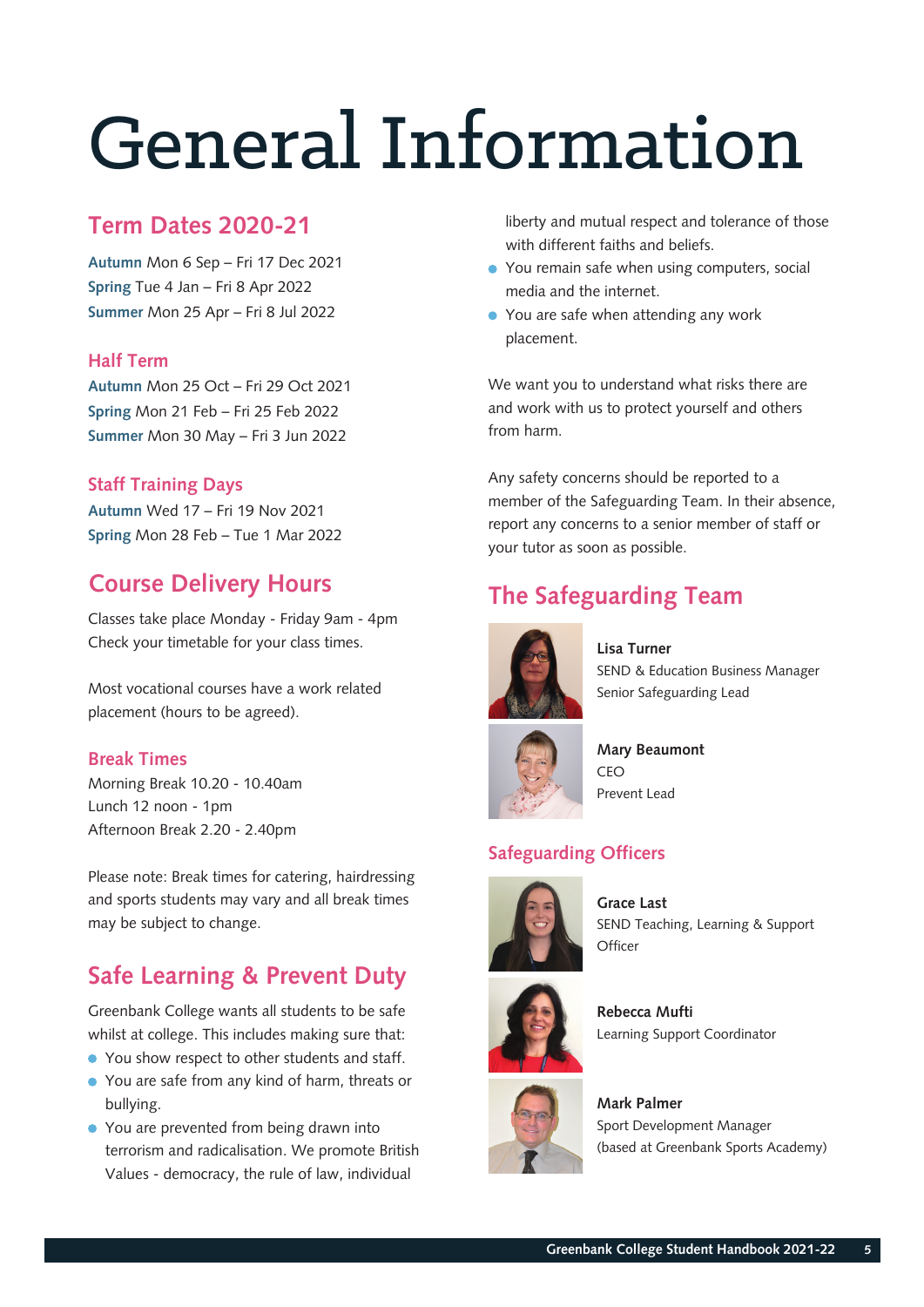## **Student Reviews**

You will review your progress with your tutor against your individual learning plan each term.

If you are aged 16-18 (and up to 24 if you declare a disability and have an EHC Plan) you will be given an appointment with your tutor and parents/ guardians will also be invited to attend.

These reviews will take place on Wednesday 24 November and Wednesday 9 March.

## **Attendance**

We have a minimum attendance requirement on courses, work placements, etc, of 95% (excluding authorised absences that have been agreed in advance by your tutor).

In cases of absence and sickness, contact should be made with your tutor by any of these methods:

- Telephone: 0151 733 7255
- **•** Email: reception@greenbank.org.uk
- **•** Facebook: greenbankcollege

Notification of absence should be made before 9.30am on the first day of absence.

All external appointments should be organised on days and times when you are not due at college.

If you record unauthorised absences, erratic attendance patterns, persistent lateness/leaving early, absence from one class but not others, etc, you will be referred to the 'At Risk Group' and allocated a personal tutor who will work with you and your subject tutors and, where applicable, your parent/guardian, to improve attendance and punctuality. We will offer you a range of support to help you comply with college attendance targets. Failure to improve attendance over 6 consecutive weeks will mean you could be withdrawn from your course as you will be deemed to have broken your learning agreement.

#### **Attendance Reward Scheme**

The 2021/22 attendance reward scheme recognises the value of full attendance and punctuality. All students who achieve 95% or higher attendance / no late or early leaving, will be eligible to be entered into a prize draw to receive a cash prize / voucher worth £20 on a termly basis. Terms and conditions apply.

## **Certificates**

Certificates may take several months to arrive from the awarding body. You will be notified when your certificate(s) arrive by post or email and asked to collect in person and sign for them as soon as possible. Replacement copy certificates will be charged for.

## **Learning Support**

The following support is available:

- The assistance of Learning Support staff to help you on a one-to-one or small group basis (subject to assessment and availability).
- **Accessible furniture and equipment in classrooms,** including height adjustable desks.
- **•** Specialist IT equipment including screen reader software, large screens and IT technical support to offer specific advice as needed.
- Help with transport and independent travel (subject to assessment and availability).

## **English and Maths**

Improving English and maths can help you to manage your money, get a job, assist children with their homework, fill in forms and increase confidence.

English and maths are compulsory for all students aged 16 to 18 (or up to 24 with an EHC Plan) if you have not already achieved a GCSE grade A\*-C / 9-4 in the subject.

We also offer GCSE English and maths for students who did not gain A\*-C / 9-4 in these subjects. If you have achieved a Level 2 functional skills qualification you may also be considered for the GCSE qualification.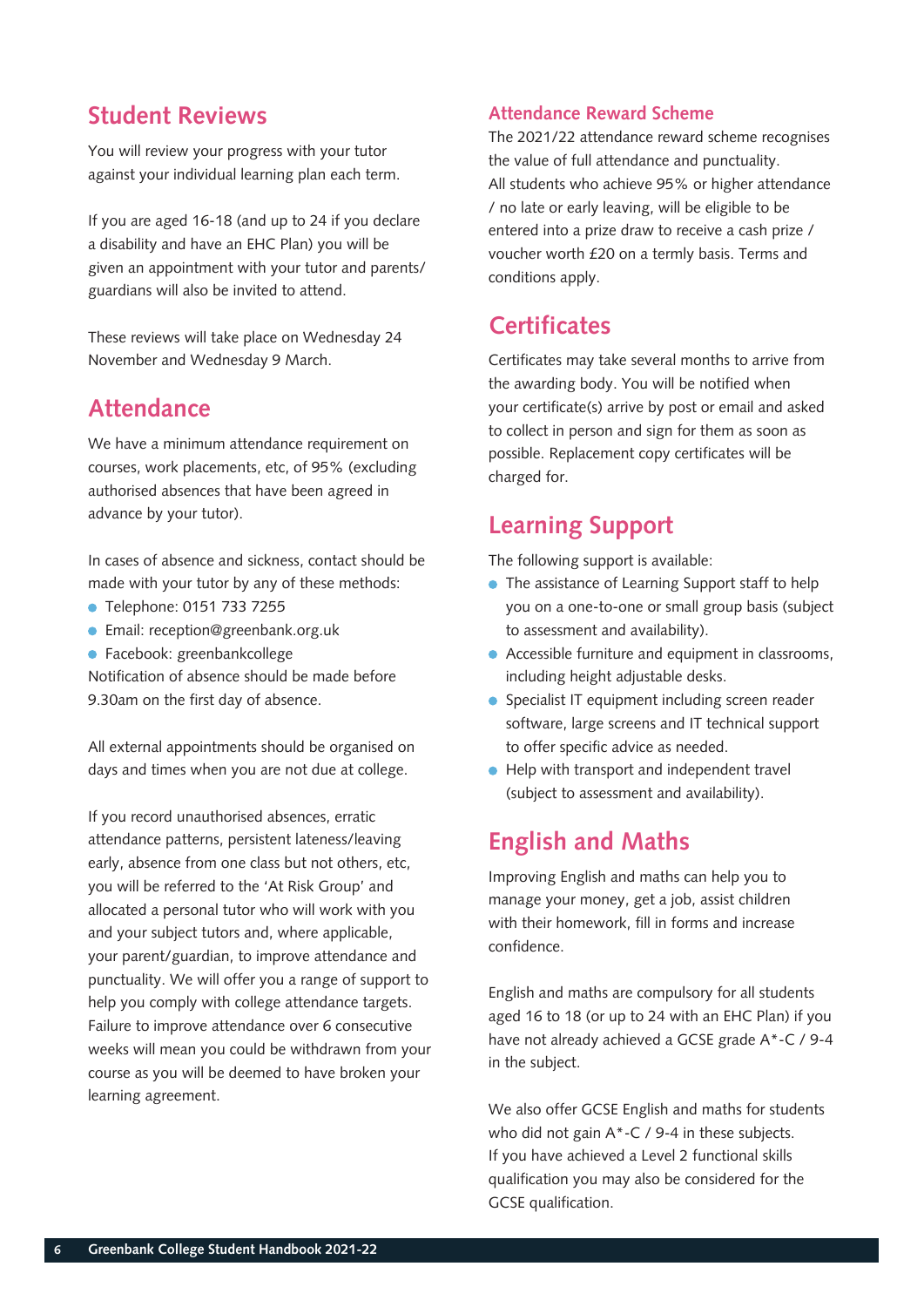Adult students can study English and/or maths at GCSE level either independently or additional to a work-related course.

It is important that you attend your English and maths classes so that you can progress to the next level in your work-related subject.

## **Enrichment Activities**

If you are aged 16 to 18 (or up to 24 if you have an EHC Plan) you will be timetabled to participate in enrichment activities.

Enrichment activities are designed to help you to develop your confidence and skills and try new things. You will be given the programme of activities at enrolment.

The times you do enrichment is shown on your timetable.

## **Remote and Blended Learning**

Greenbank introduced remote and blended learning in 2020 to make sure that teaching and learning could continue when students and staff were not able to attend college in person for health or other personal safety reasons.

Greenbank has a system in place so that whenever necessary, lessons can be delivered online and students are able to complete their coursework online or through paper based worksheets. Your tutor will explain how this system works so you will understand what to do if it is needed.

## **College Email Account**

When you start on your course, you will be given a college email address with the format: **firstname.lastname@my.greenbankcollege.ac.uk**

#### **Keeping in touch**

Your email will be used to send you relevant information about college. You are encouraged to check your email regularly.

You can also stay in touch by:

- **•** Facebook: greenbankcollege
- **Twitter: @greenbankcoll**
- **Instagram: greenbankcollege**

Look at the notice boards, sited around the college and Sports Academy for information that might be useful to you.

## **Car and Cycle Parking**

Greenbank College has its own car park (with limited spaces available) at the front and rear of the building. (Rear car park accessed via the 'drive through' in front of the 'in gate'.)

Cycle parking is available in the front courtyard of the college and outside the Sports Academy entrance.

Vehicles and cycles are parked at the owner's risk.

## **Signing In / Out of Buildings and ID Badges**

It is essential that you sign in and out of Greenbank College and Greenbank Sports Academy via the card signing in system. You will be issued with a photo identity badge which we use to record your attendance. Your ID badge must be worn at all times when in the college or the Sports Academy to comply with Fire, Safeguarding, Health & Safety requirements.

Replacement ID badges will be charged at £5 per badge.

## **Personal Possessions**

We accept no responsibility for loss or damage to your property whilst on our premises. Please bear this in mind and take extra care of your belongings.

Lockers are available for students in the catering and sports departments which may be used at your own risk.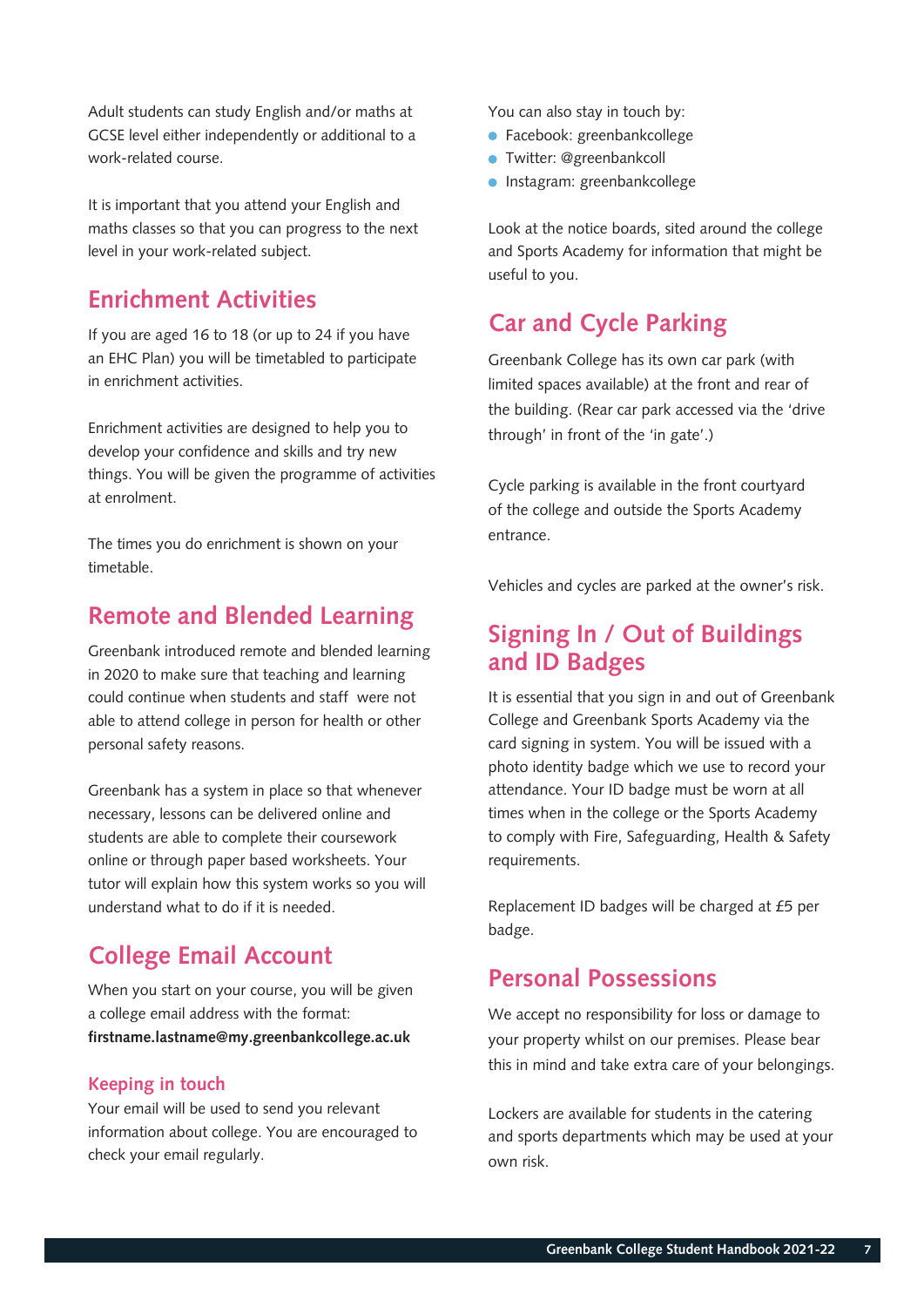## **Mobile Phones**

You cannot use your mobile phone during lessons unless you have permission from your tutor. You must turn your phone to silent when in the classroom or risk tutors removing it until the end of the session.

## **Smoking**

Smoking, use of e-cigarettes or vaping is not permitted in any of our campus buildings. A designated smoking area, located in the rear garden as indicated on the building plan on p.22, is provided. Smoking is not allowed anywhere else on site. Failure to comply will result in disciplinary action and possible dismissal.

## **Food and Drink**

#### **Subsidised Canteen**

Opening times: Morning Break 10.20 - 10.40am for hot and cold drinks and snacks Lunch 12 - 12.30pm for a range of hot and cold food Afternoon Break 2.20 - 2.40pm for hot and cold drinks and snacks

#### **Greenbank Sports Academy Café**

The café based in Greenbank Sports Academy will be reopening in October after being refurbished. A selection of food and drink will be on offer for students to purchase. Opening times to be confirmed.

Food and drink cannot be consumed in teaching rooms.

### **Re-cycling**

Greenbank College is committed to reducing waste. Paper recycling bins will be available in classrooms and will be emptied on a weekly basis.

## **Photo & Video Consent**

The enrolment form includes a question about photo consent, giving your permission (or not) for the college to use photographs for marketing purposes. This is valid for your time at the college. Photographs and/or videos may be used in print material, websites and social media as well as local media such as newspapers.

## **Students' Union**

We have our own Students' Union and if your course lasts 4 weeks or more, you will automatically be a member. The Union committee is made up of Departmental Representatives or 'Reps' who help organise events and make college wide improvements; meeting several times a term. Reps will be recruited during the Autumn Term.

#### **Totum Card**

Our Students' Union is affiliated to the National Union of Students (NUS). This means that you can apply for a Totum Card which entitles you to a wide range of discounts.

There are two levels of card:

- **Totum Digital which is FREE**
- Totum/Totum + Age ID Card which costs £14.99

**You can purchase a card online at www.totum.com.**

## **Student Feedback**

It is important that we get feedback from you across the year. This is done by the following methods:

- Your Personal Tutor will ask you for feedback comments about your programme of study during reviews of your progress.
- You will have the opportunity to participate in Focus Groups to give your opinion on a specific theme or on the facilities available.
- A Comments Box is also available in reception which you can use to give feedback at any time
- At the end of the academic year, or end of your course, you will be asked to complete an electronic questionnaire. A paper copy is also available on request. Learning Support staff can help you fill it in if you need them to.

We will use your feedback to develop services at the college and improve things for future students.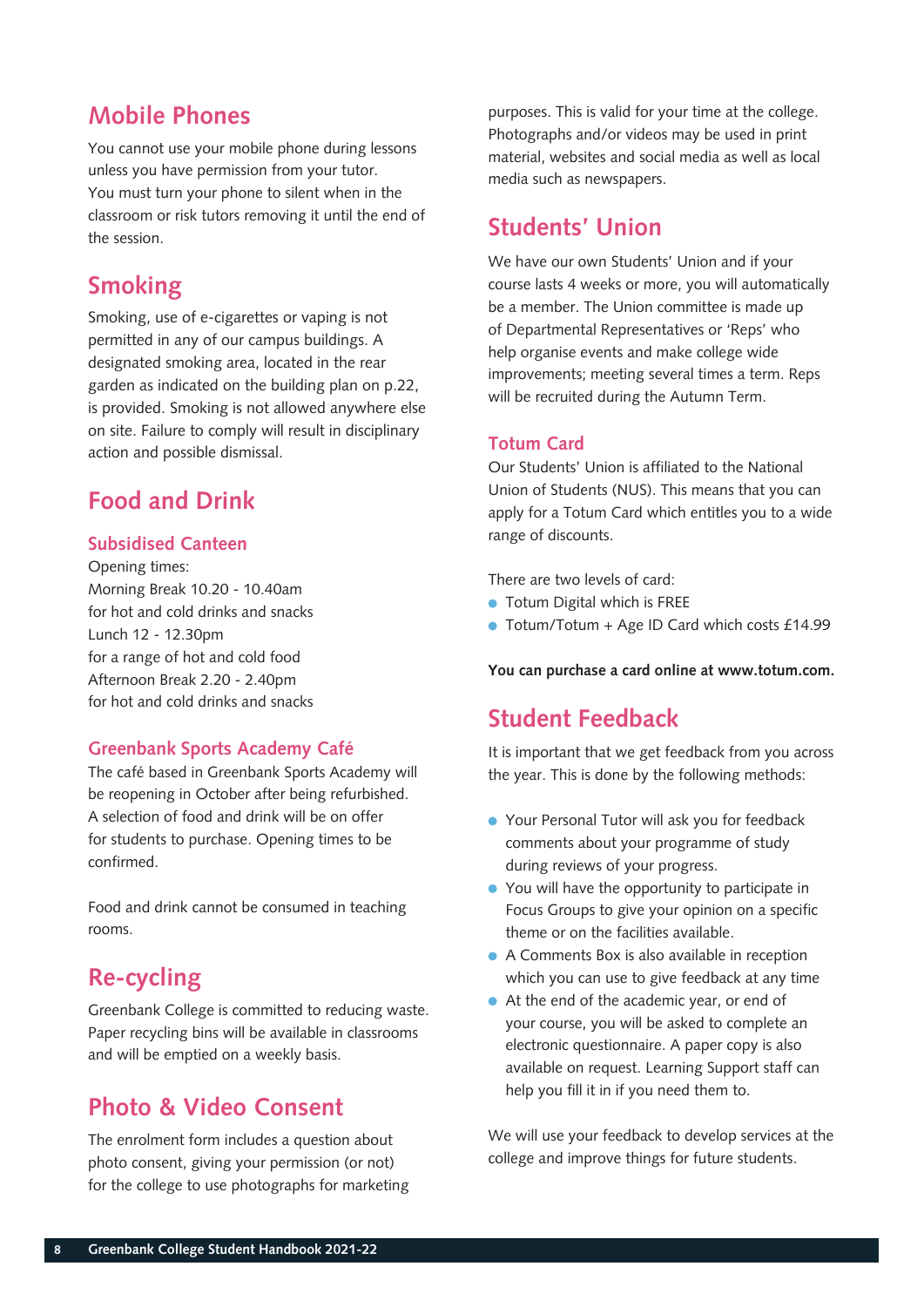## Support for Learning and Work

## **Information, Advice and Guidance**



We can help you to make clear, informed choices about career and learning opportunities.

This free service is Matrix accredited and enables you to access a one-to-one interview to discuss:

- **Current information on learning opportunities,** entry requirements and progression routes.
- Referral for assessments and taster days to help inform your choice of course.
- Advice and referral for in-learning support issues including, learner support, personal care, access, transport, childcare, benefits and welfare.
- Signposting / referral service to other learning provision.

#### **Contact Alison Stoddart**

## **Help to Find Work**

Gaining work related knowledge and experience is really important. We can help you in the following ways:

- Organise a relevant work placement to support your learning and add experience to your CV.
- **•** Provide a Citizenship and Employability Skills classes as part of your work-related course.
- **•** Arrange employer talks and workshops including activities as part of Careers Week.
- Assist with completing CVs and job application forms.

#### **Careers Week**

A Careers Week will be held from Monday 7 to Friday 12 March 2022 to give you the opportunity to focus on your future and prepare for entering employment, voluntary work or further study.

Students will be able to attend a variety of workshops where support will be available in the following areas:

- Vocationally related careers information
- Talks given by local employers

**Contact Alison Stoddart / Jan Edmond**

#### **Moving On**

#### **Wednesday 9 March 2022**

Moving On is an opportunity for you to find out about the options open to you once you leave college. Information and advice will be available on employment, further education and training, apprenticeships, supported internships and volunteering.

#### **Contact Alison Stoddart**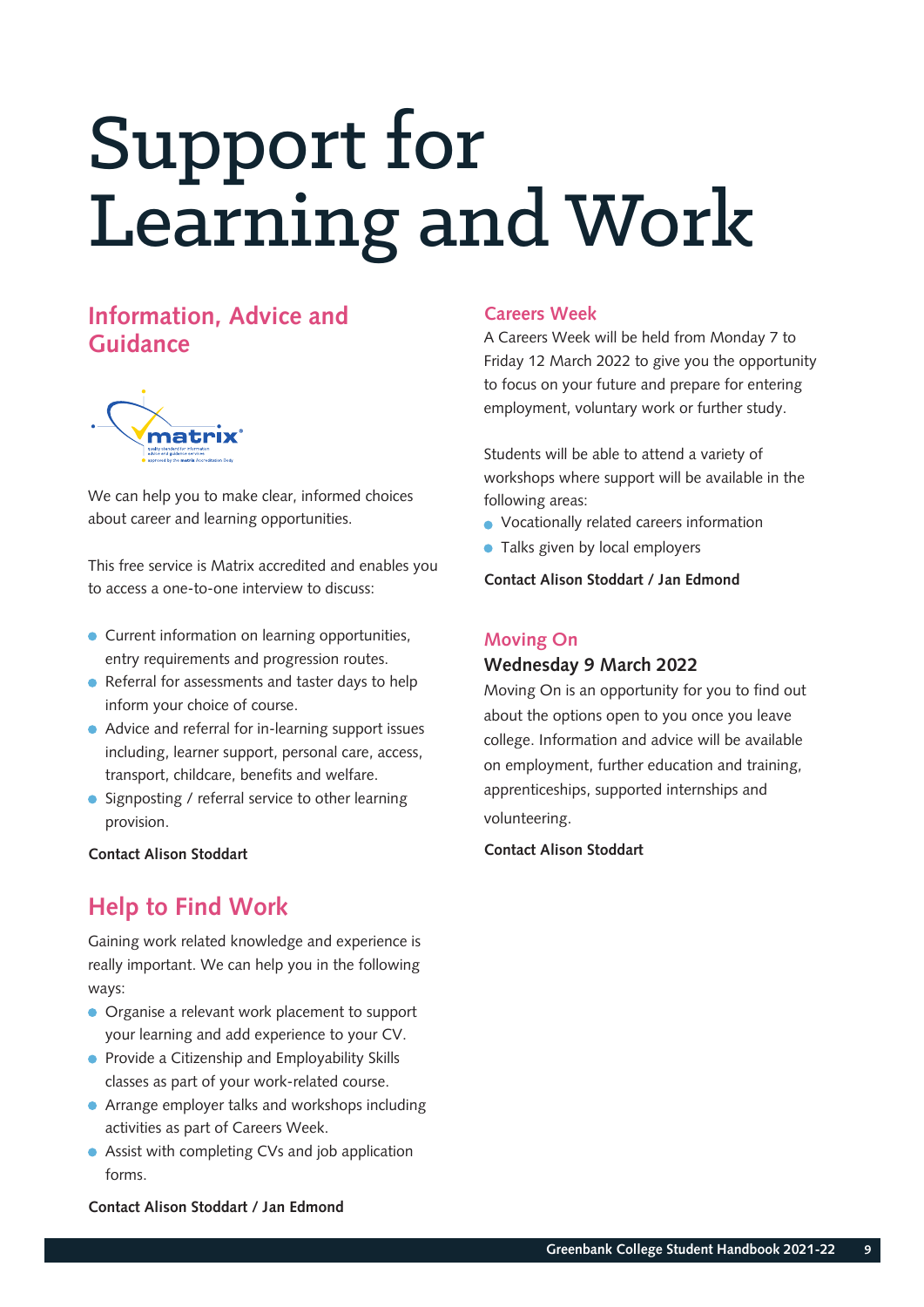### **SEND Team**

The SEND Team work directly with college staff to deal with any issues that you have, which affect your learning. We have links to specialist agencies who can offer free confidential support/advice in areas including counselling, substance misuse and mental health services.

**If you have any issues you can speak with a member of the SEND Team**



**Lisa Turner** SEND & Education Business Manager



**Grace Last**  SEND Teaching, Learning & Support **Officer** 



**Rebecca Mufti**  Learning Support Coordinator

## **Useful Contacts**

#### **Sexual Health**

**Brook** Sexual health and well-being for under 25s. **www.brook.org.uk**

#### **Mental Health**

**Talk Liverpool**

Free NHS service offering therapies to adults in Liverpool who are feeling depressed or anxious. **www.talkliverpool.nhs.uk/**

#### **Mind**

Provide advice and support to empower anyone experiencing a mental health problem.

#### **www.mind.org.uk**

**Alumina (formerly Self Harm UK)** Alumina is a free, online 7 week course for young people struggling with self-harm.

**www.selfharm.co.uk**

#### **YoungMinds**

Free advice and support for young people with mental health problems.

#### **www.youngminds.org.uk**

#### **Samaritans**

For when you need to talk to someone about your problems. **Call free 116 123**

#### **CAHMS Mental Health Crisis Support**

Emergency Mental Health Support **Cheshire and Wirral Partnership 0800 145 6485**

**Merseycare NHS Foundation Trust 0800 051 1508**

**Merseycare Mental Health Trust 0800 145 6570**

**Alder Hey Crisis Care Team 0151 293 3577 / 0808 196 3550**

#### **Bullying & Hate Crime Stop Hate UK**

Independent, confidential and accessible reporting and support for victims, witnesses and third parties.

**www.stophateuk.org 0800 138 1625 - Free 24 Hour Helpline**

#### **Bully Busters**

Provide support and advice for victims of bullying and their families. **Free confidential helpline 0800 169 6928**

#### **Substance Misuse**

**With You** (formerly Addaction) Free, confidential support to people experiencing issues with drugs, alcohol or mental health. **www.wearewithyou.org.uk** 

#### **Advice**

**Citizens Advice**

Free information and advice on a wide range of subjects such as benefits, housing and debt. **www.citizensadvice.org.uk 0800 144 8848 - Free advice line available Mon - Fri 9am - 5pm**

#### **Raise**

If you are a tenant of a registered social landlord, Raise can offer you advice on what benefits you could be entitled to.

**www.benefitsadviceteam.co.uk 0151 459 1556** 

**Mon to Fri 9.30am - 4.30pm**

#### **Kooth**

Free web app where you can access online support tools, counselling and peer support. **www.kooth.com**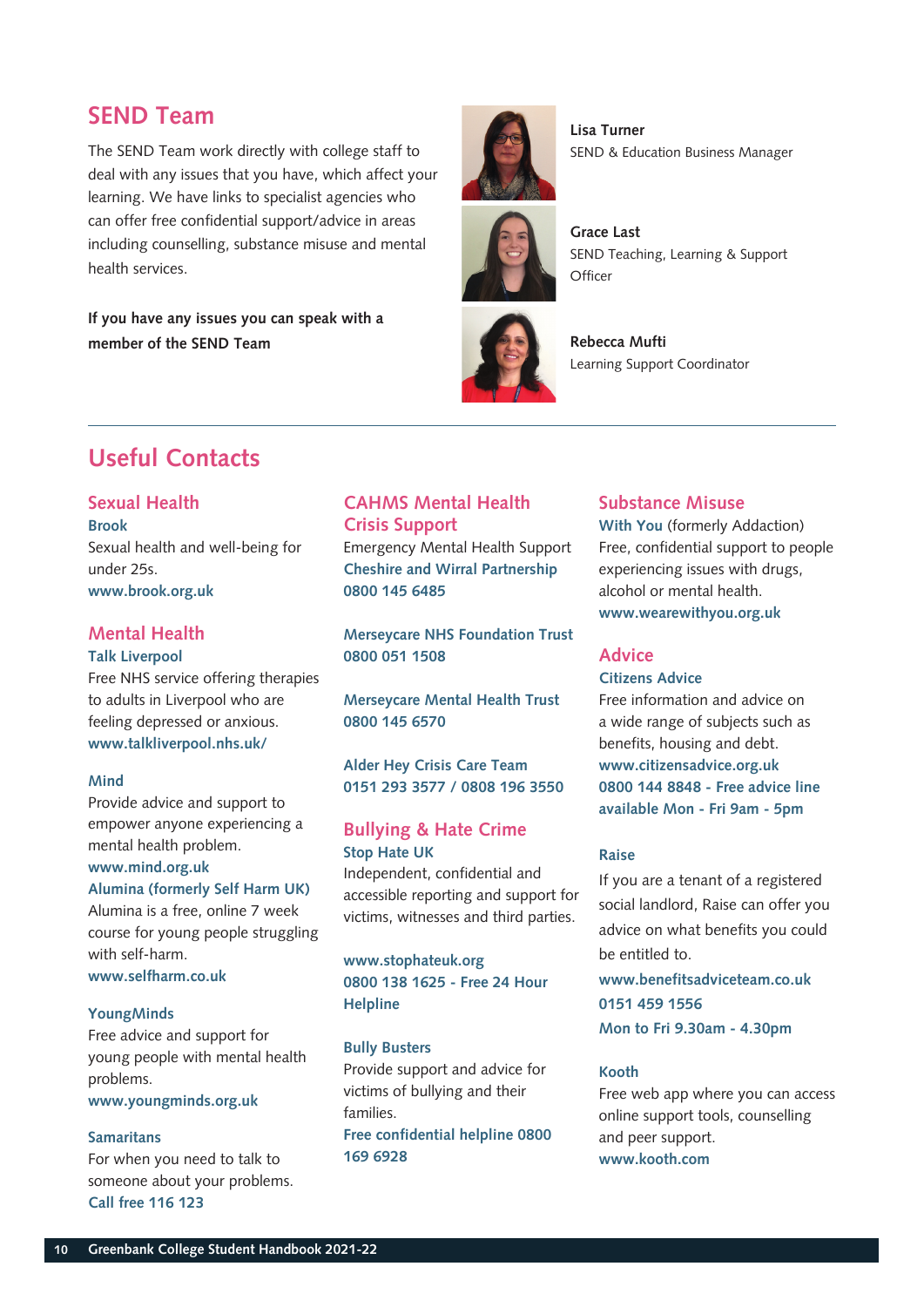## Money Matters

## **Course Fees**

The cost of your course (if applicable) should be explained to you before you enrol, so you know in advance what you need to pay. In brief, courses are free for all students aged 16 to 18 (up to 24 if you have an EHC Plan) on 1 September 2021.

For adults aged 19+ the rules are complex and dependent upon your circumstances and previous education. If fees apply, you will be told before you enrol.

## **Financial support which may be available**

Financial or in-kind support may be available whilst you are at college:

#### **Young Students Funds administered by Greenbank College**

**Payment is not automatic and an application, with supporting documentary evidence, must be supplied. Application forms are available from our Student Services department.**

#### **16-19 Bursary Fund (Vulnerable)**

Applications can be made for a bursary of up to £30 per week for courses that last for 30 weeks or more. The following conditions must be met -

- Students must be either in care, a care leaver, in receipt of Income Support or Universal Credit in their own name or must be a disabled student in receipt of both Disability Living Allowance (or Personal Independence Payment) and Employment Support Allowance or Universal Credit in their own name.
- Students must satisfy the college attendance and behaviour criteria.

Entitlement is not automatic and all applications will be subject to a formal financial assessment. Failure to supply the evidence requested will result in an application being declined.

Any payment awarded will be paid in weekly instalments by BACS into a bank account.

#### **Young Persons' Discretionary Bursary Fund (aged 16-18 or up to 24 if you have an EHC Plan)**

Young students facing genuine financial difficulties may make an application for a discretionary grant, for example to help with the cost of travel or purchasing protective clothing required for the course of study.

The following conditions must be met –

- Students must be aged over 16 and under 19 on 31st August 2021 (or aged up to 24 with an EHC Plan)
- Students must be from a household where the annual income does not exceed £25,000
- Students must satisfy the college attendance and behaviour criteria.

The Discretionary Bursary Fund is cash limited and subject to a formal assessment of need. An application form must be completed and accompanied by supporting evidence or finances. Failure to supply the evidence requested will result in an application being declined.

Information correct at time of publication August 2021 and may change due to Government funding decisions.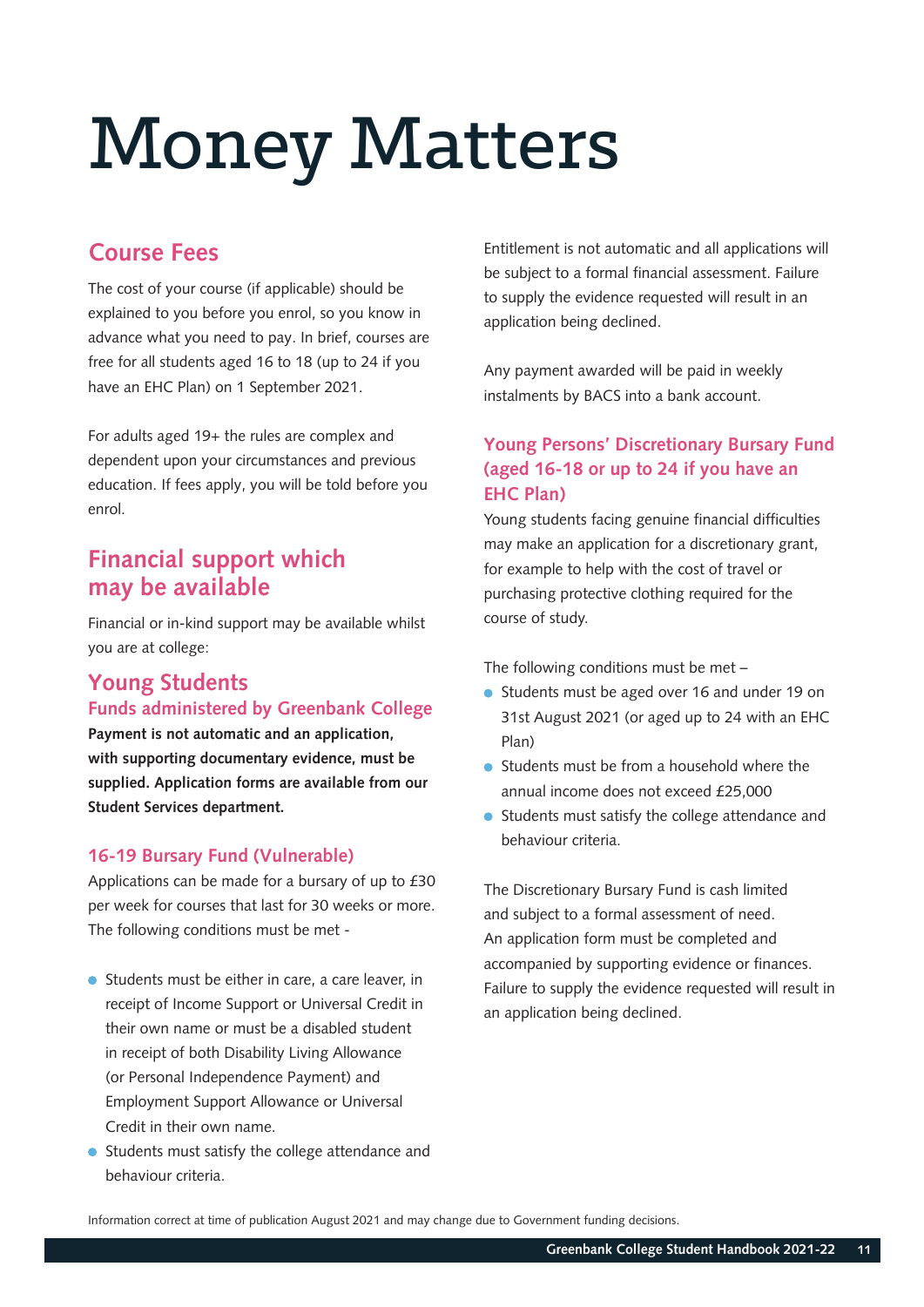#### **Free Meals**

Young students may apply for a meal in the college canteen for each full day they are in attendance for their learning programme.

The following conditions must be met –

- Students must be aged over 16 and under 19 on 31st August 2021 (or aged up to 24 with an EHC Plan)
- Parent or guardian must be in receipt of one of the following – Income support; Universal Credit; Guarantee Element of State Pension Credit; Income Based Job Seekers Allowance; Child Tax Credit; Income- related Employment and Support Allowance; Support under part V1 of the Immigration and Asylum Act 1999.

#### **Care to Learn**

Students under the age of 20 who have children may be eligible for help with the cost of childcare to the value of £160 per child per week whilst they study.

The following conditions must be met –

- The student must be a parent under 20 at the start of their course
- They are the main carer for their child and in receipt of Child Benefit for the child
- They are a British Citizen or have a legal right to live and work in England
- The course qualifies
- The child's other parent is unable to provide childcare
- The other parent is not claiming childcare paid through any other source, for example, government funded early education places or Childcare Tax Credits
- The childcare provider is Ofsted registered and can provide an official fees notice

If you do not attend your courses, your Care to Learn payments will stop.

#### **Application information available at www.gov.uk/ care-to-learn/**

#### **Help with Transport Costs**

#### **Students aged up to 19**

Young students who were eligible for assistance from the local authority to transport them to school may be eligible for continued support until they are 19. Applications should be made to Liverpool City Council SEN.Transport@liverpool.gov.uk or to the relevant local authority if not resident in Liverpool.

#### **Study Programme Students 19+**

Students able to use public transport may apply for help with travel costs under the Young Person's Discretionary Bursary Fund.

Students unable to access public transport should make an application for support in the first instance to Adult Social Care via their social worker (or duty social worker if they do not have a social worker). If Adult Social Care are not able to help, applications may be made via the means tested Young Person's Discretionary Bursary Fund.

Students will be asked to make a contribution towards transport costs which will vary depending on household income

#### **Students Aged 19+**

Courses for the majority of adult learners aged 19+ studying at Greenbank are funded under a subcontract partnership with City of Liverpool College.

The City of Liverpool College have their own Discretionary Learner Support fund and are responsible for dealing with applications and administering available funds.

Adult learners requiring support need to apply for financial assistance direct to the City of Liverpool College via their Finance Portal.

Application information will be provided by Greenbank Advice & Guidance staff on request following enrolment.

Information correct at time of publication August 2021 and may change due to Government funding decisions.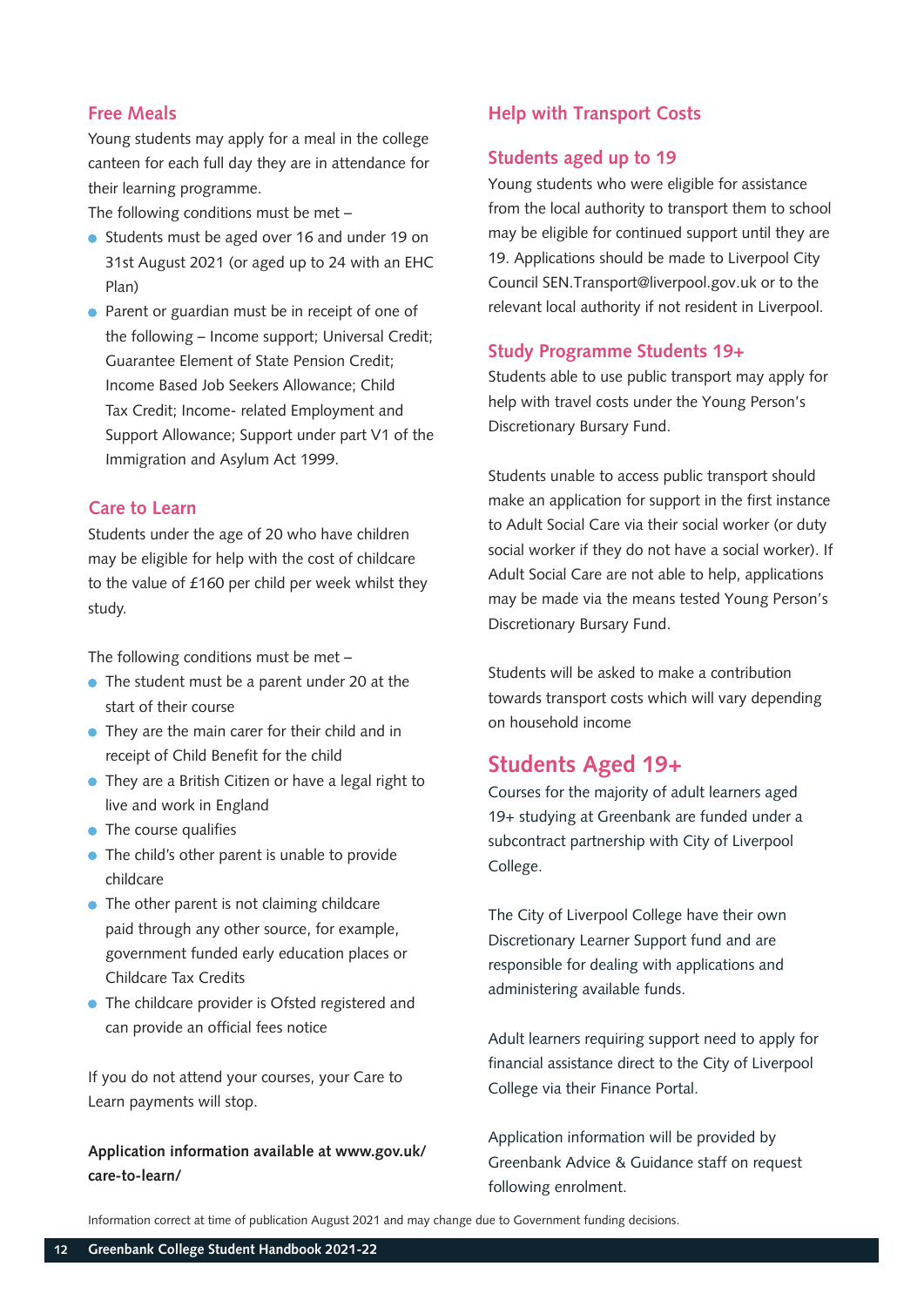### **Support for Students Aged 19+ and Studying for a Second Level 3 Qualification**

#### **Advanced Learner Loan**

Greenbank students aged 19+ who already hold a qualification at Level 3 or above and are studying for a second Level 3 in a different subject, are eligible to apply for an Advanced Learner Loan to help with the cost of their course fees.

The minimum level of loan that can be applied for is £300 and the loan is paid directly to college. Students will not be expected to start paying back the loan until the April following the course completion and the student is earning at least £27,295 per year.

**Apply online for eligible courses: www.gov.uk/advanced-learner-loan/how-to-apply**

#### **Advanced Learner Loan Bursary Fund**

Students who fulfil the criteria and have been approved for the Advanced Learner Loan for full fees on their Level 3 course may also apply for a grant / loan /in kind contribution from the Advanced Learner Loan Bursary Fund to provide support, for example with childcare, travel or course materials /equipment.

Applications for support with childcare costs may be made if a student has parental responsibility for a child under 5 years. Childcare costs are payable up to a maximum of £160 per week and childcare providers must be Ofsted registered. (Greenbank expects parents to take up the government funded early education entitlement on offer before applying for funding from Greenbank.)

Adults should make an application to Greenbank's Advanced Learner Loan Bursary Fund. This fund is cash limited and subject to a formal assessment of need. (Total annual household income must be lower than £25,000) An application form must be completed and accompanied by supporting evidence of finances. Failure to supply the evidence requested will result in an application being declined.

**Contact Student Services for an application form**

Information correct at time of publication August 2021 and may change due to Government funding decisions.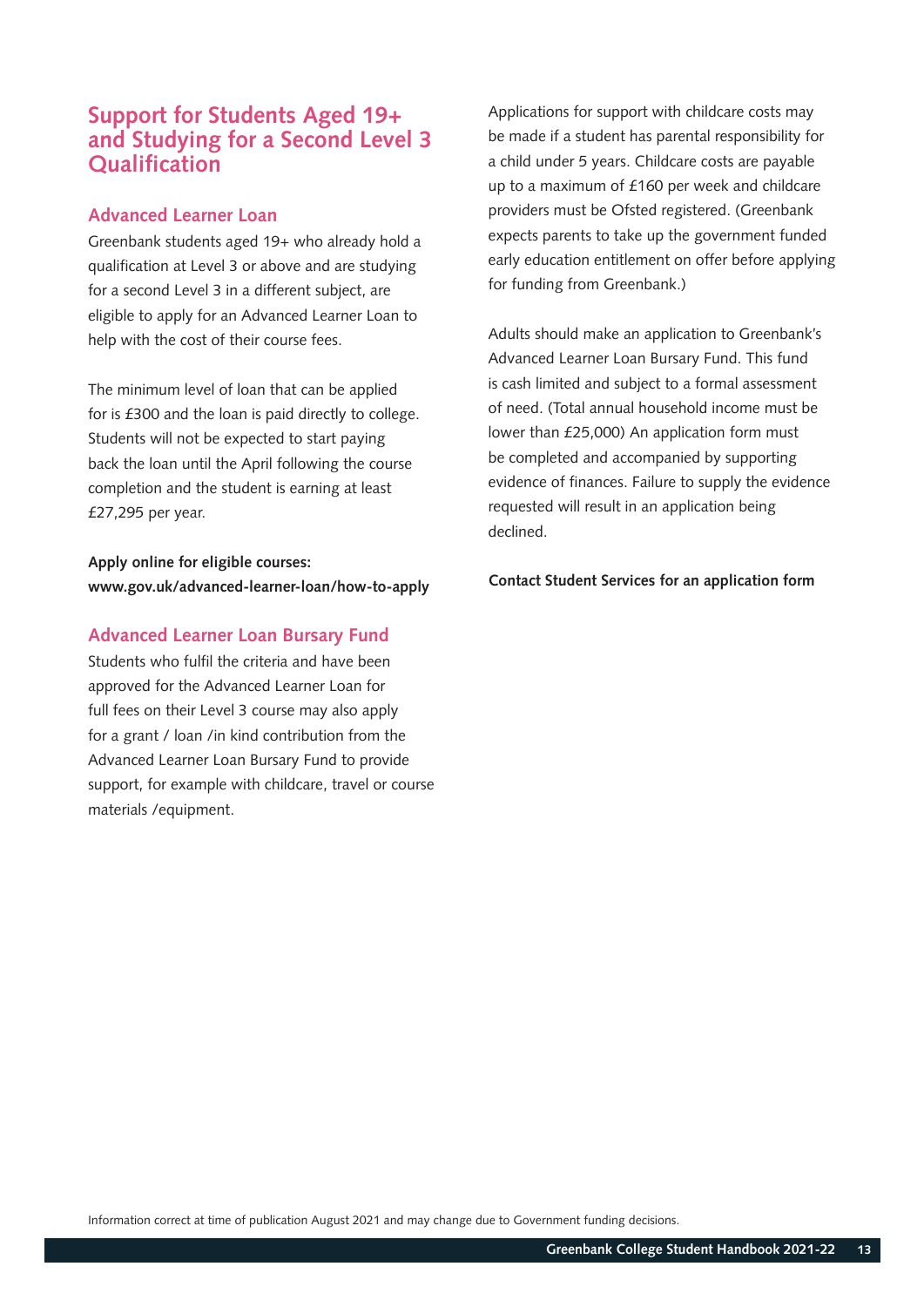## College Statements and Documents

**In signing your enrolment form and learning agreement you are giving your agreement to abide by all Greenbank policies and procedures.**

If you are aged 16 to 18 (or up to 24 with an EHCP) your parent / guardian / carer will also be expected to sign a Home College Agreement supporting our code of conduct, policies, procedures, etc.

This section provides an overview of Greenbank's policies and procedures listed alphabetically. Copies of the full documents can be viewed at Greenbank College's reception.

## **What Greenbank College provides for you**

- Clear information about its courses to help you make an informed choice about what to study.
- An induction programme.
- A good standard of care and support.
- Support from tutors and additional in-college learning resources.
- Clear progression information about your next steps.
- Help for students to become confident and independent.
- The chance to give feedback about your course(s).
- A quick response to problems you tell us about and confidential support if necessary.
- $\bullet$  Information about developments within the college which may affect you.

The college has a **Comments, Compliments & Complaints Policy and Procedure** to help you if you have any comments about the way that we have delivered our service.

## **What Greenbank College expects from you**

- To abide by all college policies and procedures.
- To attend regularly and punctually, studying hard and completing all your work on time.
- To ask for help if you need it.
- To be considerate of the rights and interests of other college users.
- To respect the college buildings and furnishings and the property of other people.
- To respect and take pride in the reputation of the college.
- To help make the college a safe place for all.
- $\bullet$  To let us know quickly if you have any problem or are concerned about the service you have received.
- To adhere to any specific rules relating to COVID-19, when necessary, such as maintaining social distancing to ensure your safety and that of others.

The college has a **Student Behaviour & Discipline Policy** which sets out the different kinds of bad behaviour and how we will assess it.

## **Accessibility Statement**

It is important that you receive the correct help and support if you have a disability. The following assistance is available:

#### **Greenbank College**

- **Designated disabled parking spaces**
- Viewing panels in doors
- **Changes in floor texture**
- **Changing bed**
- Clos-o-mat toilet
- **Evac Chairs**
- Ramps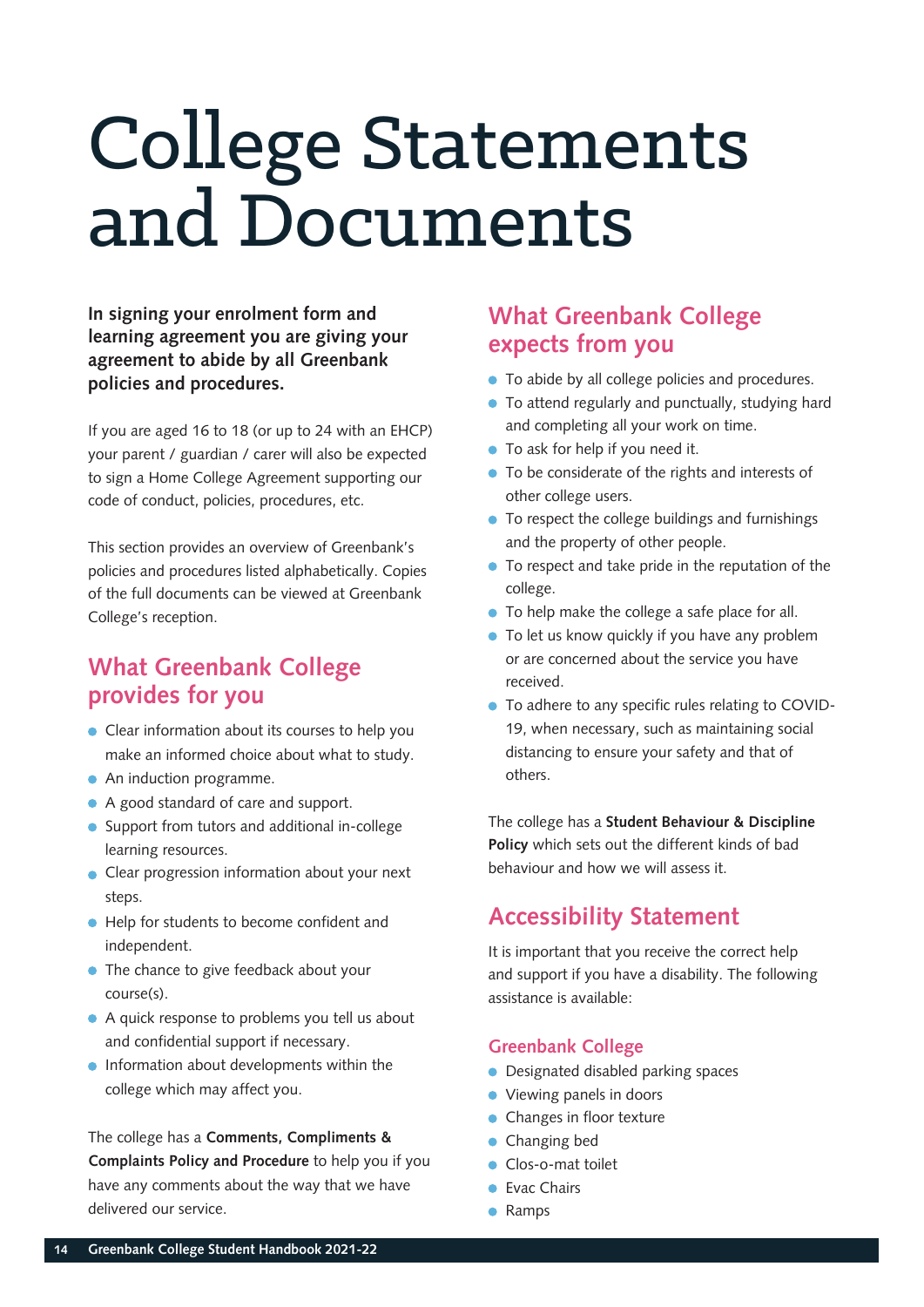- Sensor taps in toilets
- Hand rails on stairs and in toilets (left / right transfer)
- **•** Hoists
- **C** Lifts
- Wide corridors
- Some automatic doors
- **•** Toilet alarm system
- **•** Hearing loop availability
- Phonic for communication support
- Website offers different text size display / colour schemes and contrast

#### **Student Support**

- The assistance of Learning Support staff to help you on a one-to-one or small group basis.
- All classrooms include accessible furniture and equipment, including height adjustable desks.
- **•** Specialist IT equipment including screen reader software, large screens and IT technical support to offer specific advice.
- Help with transport and independent travel.
- **Course material available in alternative format eg** large print, colour specific, easy read.

#### **Greenbank Sports Academy**

- Some automatic doors
- Viewing panels in doors
- **Wall** guide
- **Braille signage**
- **•** Hearing loop availability
- **Automatic showers**
- **Angled walls**
- 1,500 lux lighting in Sports Hall
- **Level** access
- **Hoists available**
- Hand rails in toilets (left / right transfer)
- Website offers different text size display / colour schemes and contrast

#### **Gym**

● Accessible gym equipment eg. weights equipment with flip out seats and handbikes.

## **Assessment Statement**

Assessments will be carried out on all accredited courses to ensure that appropriate standards are being met. All Greenbank assessors are qualified and familiar with the course and the requirements of the awarding body and all assessments will be carried out fairly.

You will be given the opportunity to discuss the assessment procedure in advance with your assessor:

- To agree the time and place for assessment.
- $\bullet$  To discuss what is expected.
- To make appropriate arrangements for any additional support you need.

Your assessor will consider all possible sources of evidence and, following the assessment, will provide you with full prompt feedback and, where appropriate, will agree arrangements with you for further learning or practice.

If you are not happy with the outcome of assessments you will have the right to appeal.

**Relevant Document: Teaching, Learning & Assessment Policy and Procedures**

### **Attendance Statement**

Greenbank College sets targets for student attendance and you are expected to commit to 95% attendance in order to complete your course in a reasonable time and progress with your work or educational goals. This includes all classes and practical sessions, work placements, functional skills and employability sessions, student reviews and external visits where it is deemed an essential part of your course.

If you record unauthorised absences, erratic attendance patterns, persistent lateness/leaving early, absence from one class but not others, etc, you will be referred to the 'At Risk Group'. Your personal tutor, support staff and, where applicable,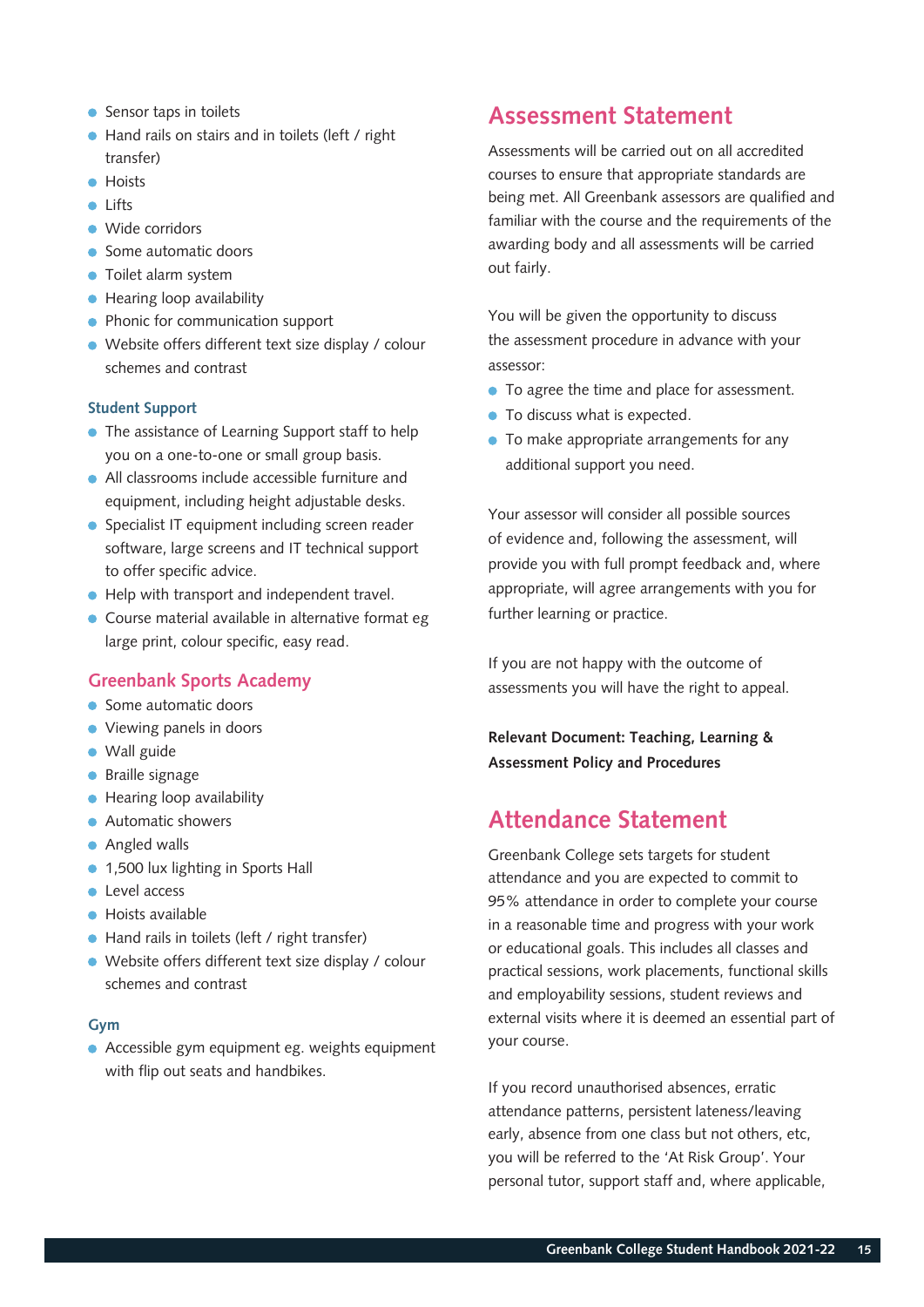your parent/guardian/carer to improve attendance and punctuality. We will offer you a range of support to help you comply with college attendance targets.

Failure to improve attendance over 6 consecutive weeks will mean you could be withdrawn from your course as you will be deemed to have broken your learning agreement.

See page 6 for further information on attendance.

Relevant Document: **Attendance Procedure**

### **Behaviour Statement**

Greenbank values all students and believes in treating them fairly and equally. We want to make sure the college is a safe and supportive place for everyone. We have high expectations of our students and their welfare, attendance, achievement and behaviour is important to us.

We will deal with any unacceptable behaviour which disturbs, upsets or offends other people or which stops you doing as well as you could at college.

Levels of unacceptable behaviour are categorised as follows:

- Start of a concern
- **Minor misbehaviour**
- **Serious misbehaviour**
- Gross or major misconduct

There are no specific rules about what sort of behaviour falls into each level. It will very much depend on the situation. For example, using abusive language might be minor misconduct if you are talking to a friend who doesn't mind. If you direct it to someone who does mind and felt upset or offended, then this might be serious. If you threaten someone with such language, then this may be gross misconduct.

Certain behaviours such as vandalism, theft, bullying, taking or supplying drugs or alcohol and violence are usually gross misconduct.

Unacceptable behaviour is dealt with using Greenbank's **Disciplinary Procedures** which are listed in the **Student Behaviour & Discipline Policy**.

Students have the right to appeal the outcome of a disciplinary hearing. The decision of the Chair of the appeal hearing is final and there is no further right of appeal / review.

Relevant Policies: **Student Behaviour & Discipline Policy, Equality & Diversity Policy, Health & Safety Policy**

## **Comments, Compliments and Complaints Statement**

Greenbank is always looking to improve on what it does and your comments, compliments or complaints help us to do this.

#### **Comments and Compliments**

A number of systems are in place to help you make a comment:

- **Comments Box Completed forms should be** placed in the box attached to the feedback board in college reception.
- **•** Focus groups so you can tell us what you think.
- **Have Your Say questionnaire.**
- **Students' Union Greenbank College Students'** Union has representatives in each department and any issues can be raised with them. They meet regularly with senior staff to discuss issues
- **Email: info@greenbank.org.uk**

Greenbank will inform users of its services of any resulting actions to improve services via the feedback board which is situated in the college reception.

#### **Complaints**

It is Greenbank policy that it will handle complaints confidentially, fairly and promptly. An initial response will be made within 14 days of receipt of a complaint. A further, more detailed response will be made if appropriate. Information on how to take the complaint further will be provided if you are not satisfied with the response from Greenbank.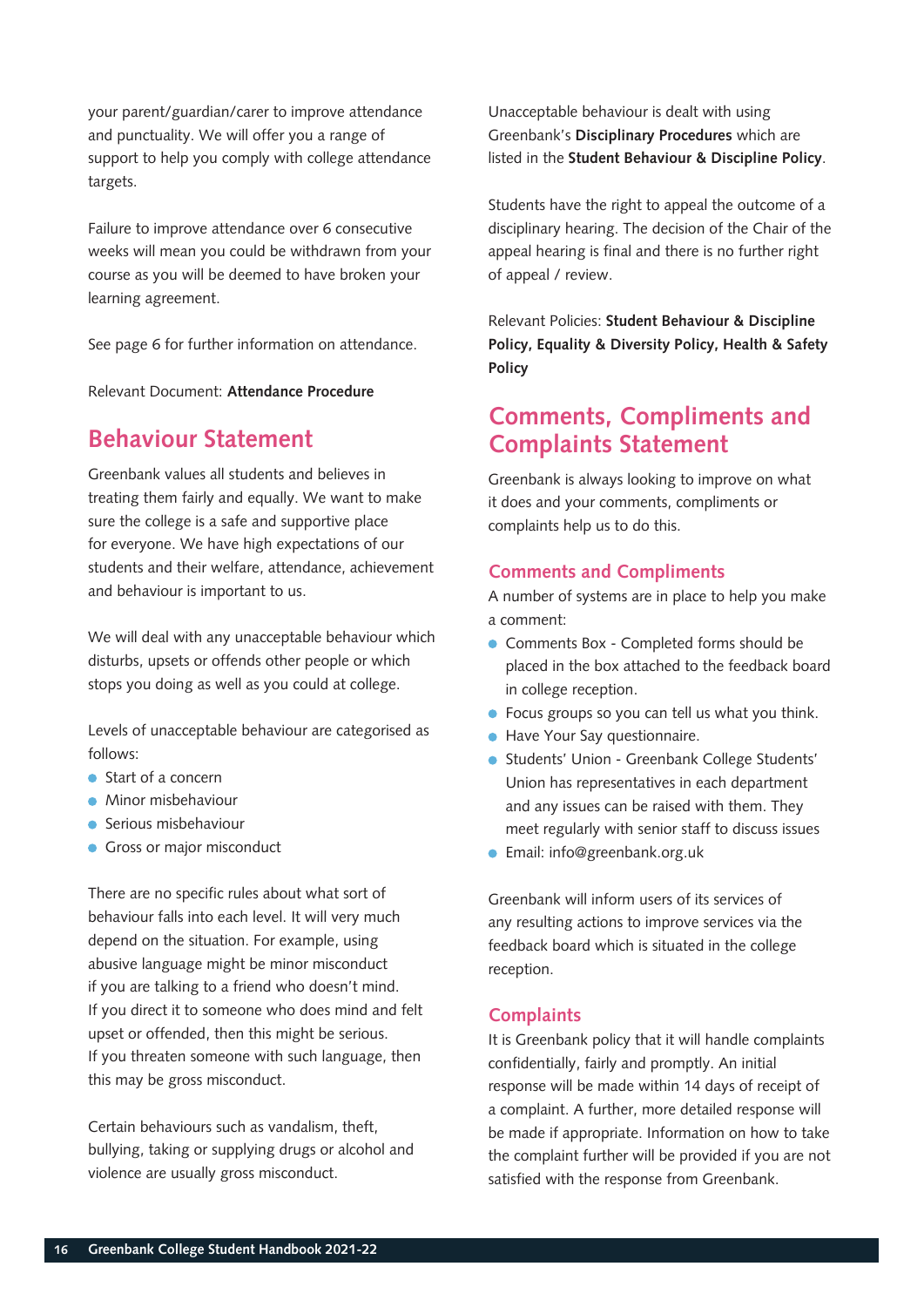Every attempt should be made, in the first instance, to resolve a complaint informally, through prompt, direct, sensible dialogue between those immediately concerned.

In cases where the seriousness of the complaint or a failure to resolve it, at the informal stage, demands the use of further action, a formal stage of the procedure will be implemented.

Relevant Policy: **Comments, Compliments & Complaints Policy**

### **Environmental Statement**

It is the intent of Greenbank that its activities have the minimum adverse effect upon the environment and the quality of life of the local community.

Greenbank is committed to comply with all laws and regulations, especially those that serve to protect the environment. Greenbank will use policies and procedures that will ensure conservation of natural resources whilst minimising any adverse environmental impact from our operation.

Please help to minimise waste by using the recycling bins provided.

Relevant Policy: **Sustainability & Environmental Policy**

## **Equality and Diversity Statement**

Greenbank is committed to encouraging diversity and wholeheartedly supports equal opportunities in its service provision. It is our policy that no student is treated unfairly on the grounds of age, disability, gender reassignment, race, religion or belief, sex, sexual orientation, marriage or civil partnership, pregnancy or maternity.

Students should tell their tutor if they feel they are being discriminated against, bullied or harassed whilst at college and support will be given. You also have the right to complain over alleged discrimination, bullying or harassment and complaints will be dealt with in line with Greenbank policy.

Relevant Policies and Documents: **Equality & Diversity Policy, Student Behaviour & Discipline Policy, Student Code of Conduct**

### **Fees Statement**

Fees are set to ensure that when public funding is taken into account (if public funding is available), Greenbank is able to at least cover the full costs of each programme of study.

Objectives:

- **•** To ensure fees are set consistently, fairly and with transparency across the college.
- **•** To inform when and how college fees are payable.
- To set the college's refund policy.

Relevant Policy: **Fees Policy**

### **General Data Protection Statement**

Greenbank needs to store information about you in both manual files and on computer. All such data is maintained under the rules of the General Data Protection Regulation 2016 (GDPR).

The Regulation gives you the right to find out what personal data is held about you, why it is held and who it is disclosed to. Such a request is called a Subject Access Request (SAR) and must be made in writing to Ian Grice by emailing dpo@greenbank.org.uk.

Relevant Policy: **General Data Protection Policy, Information Security Policy**

## **Hardship / Bursary Statement**

Financial or in-kind support is available for some people taking courses and is targeted at supporting those who are most likely to be disadvantaged by financial constraints and by the impact of study on their finances.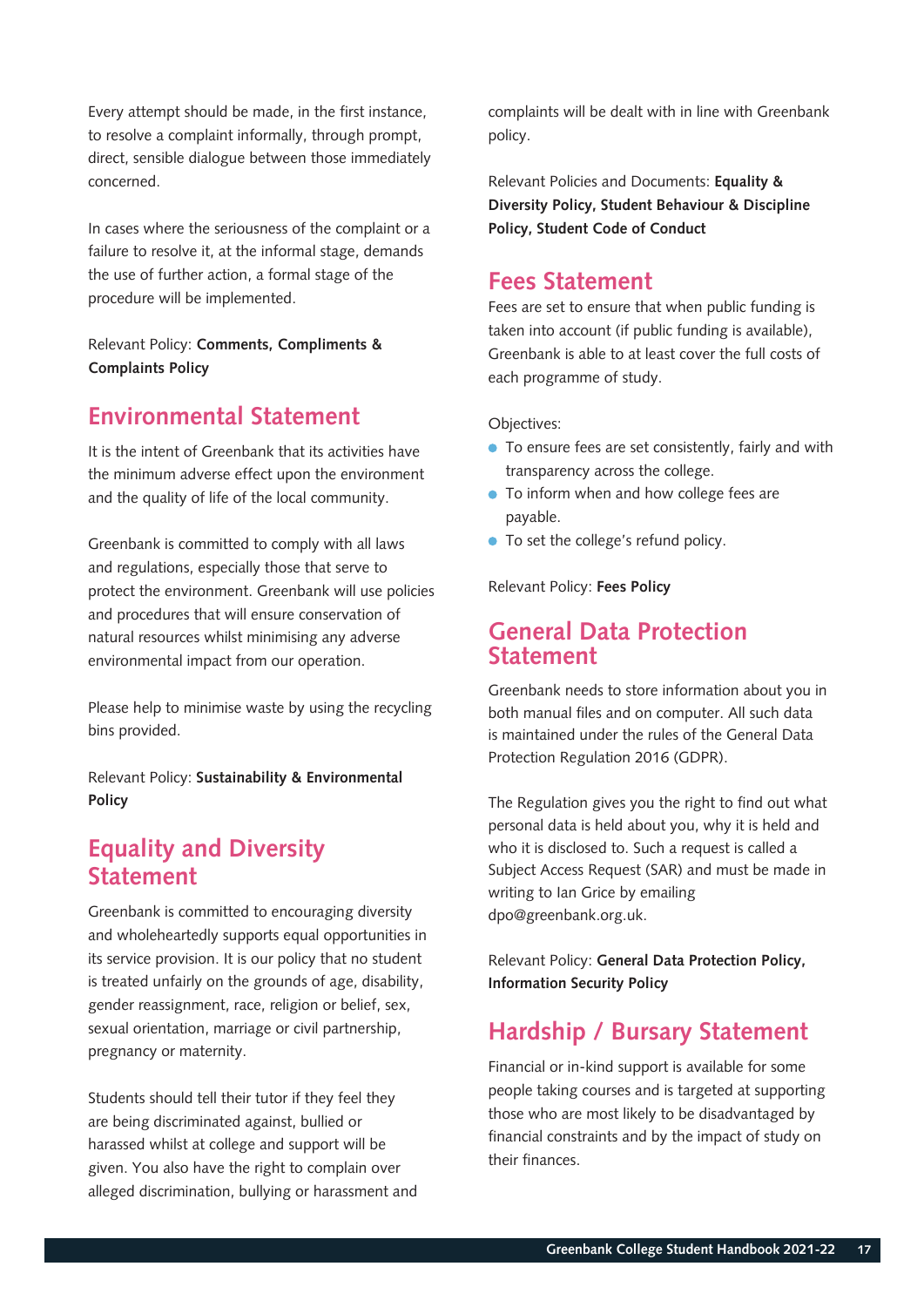Greenbank operates 5 different funds in accordance with Government guidance:

- 16 19 Bursary Fund (Vulnerable)
- Young Persons' Discretionary Bursary Fund (aged 16-18 or up to 24 with an EHC Plan)\*
- **Free college meals**
- Adult Discretionary Learner Support Fund (This will be administered by City of Liverpool College under sub contract.)\*
- Advanced Learning Loans Bursary Fund\*

#### \*Funds are cash limited

Applications can be made through completion of the relevant forms, which are available from Student Services. Applications are assessed regularly by a panel of 3 staff and decisions will be notified in writing.

Applications for the Adult Discretionary Learner Support fund has to be submitted to City of Liverpool College who will assess them and notify students of the outcome.

Relevant Policy: **Hardship Fund Policy / Student Bursary Fund Policy**

## **Health, Safety and Welfare Statement**

Greenbank recognises its responsibilities under The Health and Safety at Work Act 1974. It places clear obligation and responsibility on all to take all reasonable practical precautions for the health and safety of ourselves and others.

#### You:

- Have a personal responsibility for the health, safety and welfare of yourself and others whilst you are a student at the college when on college premises, work placement or visits.
- Will be instructed on safety practices and procedures during induction.
- You must follow any rules we introduce in relation to COVID, such as social distancing. You are encouraged to continue to wash your hands regularly or to use hand gel where this is not possible.
- **Must not misuse, damage or interfere with** equipment provided for the health, safety and welfare of people at college.
- Must familiarise yourself with the college fire and evacuation procedure and note the fire exits. Your tutor will show you the way to the fire exits and assembly points outside of the building.
- Must report any dangerous incidents or hazards to a member of staff.
- Must not consume alcohol on college campus.
- Must not bring any dangerous weapons onto college premises.
- **Must not use or bring illegal substances onto** college campus or encourage other people to use them.
- Must not consume food or drink in teaching rooms.
- Must not access unauthorised websites.
- **Must not use social media to bully / intimidate others.**

Failure to comply may result in disciplinary action.

Please Note: It should be noted that CCTV operates both inside and outside Greenbank's buildings and it is monitored regularly.

#### **Work placements**

Greenbank has procedures in place to undertake employer health and safety assessments for students on work placement, including risk assessments which take account of your needs.

You may be required to sign and agree to abide by a confidentiality agreement if you are on a work experience placement with certain employers.

Relevant Policies and Documents: **Health & Safety Policy, Student Behaviour & Discipline Policy, Student Code of Conduct**

## **ICT, Electronic Mail and Internet and Intranet Use Statement**

All students have to agree to follow the Greenbank Electronic Mail, Internet & Intranet Policy before they can access IT equipment and services at the college.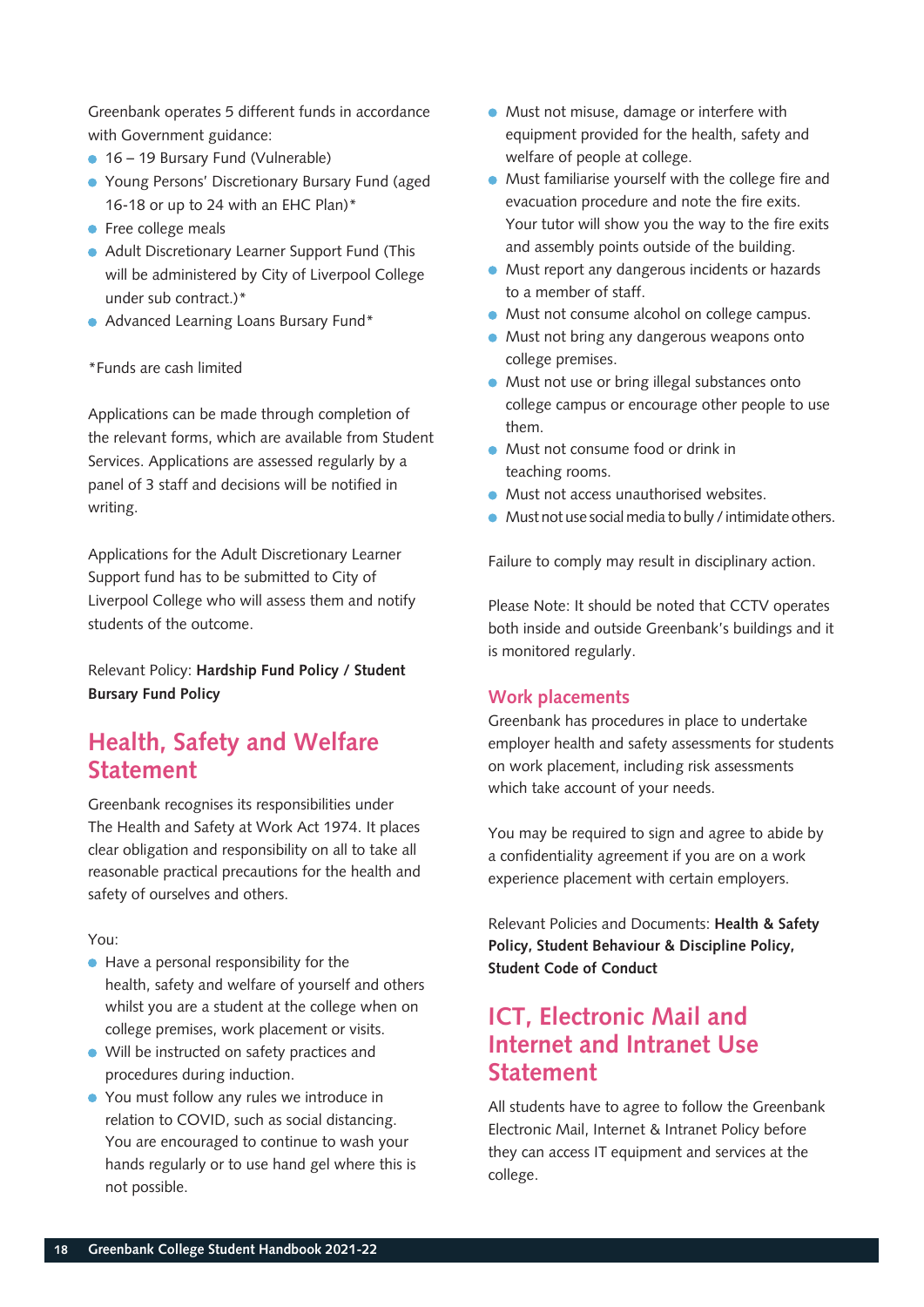Computer, internet and intranet access is provided for educational purposes and it is essential you adhere to safe usage of all equipment and services. You will receive information at induction about security and lawful usage and how Greenbank prohibits unacceptable use. Greenbank's network is monitored and any breaches of the policy will be dealt with as a disciplinary matter.

Relevant Policies and Documents: **Electronic Mail, Internet & Intranet Policy, Student Behaviour & Discipline Policy, Student Code of Conduct**

## **Quality Assurance Statement**

Greenbank aims to be the first choice for high quality education, training, employment service and sport and recreation in its community.

The purpose of quality assurance is to ensure both the effectiveness and the efficiency of teaching, training, learning and all service provision.

Relevant Policies: **Quality Assurance Policy, Comments, Compliments and Complaints Policy**

## **Safeguarding and Prevent Duty Statement**

As an educational provider, Greenbank has a responsibility to ensure the safety of children and adults. We work closely with Liverpool Children and Adult Safeguarding Board on all matters of concern.

We are committed to safe recruitment practices within our paid and volunteer workforce and have a number of checks in place to support the safety of all including identity and enhanced DBS checks. We value and respect all our students and staff and want you to study, learn and work in a safe environment.

You have a responsibility not to cause another person harm, physical, emotional, sexual, financial, actual or threatened abuse. Abuse can also include domestic violence, modern slavery, neglect, discriminatory practice, organisational harm and extremist behaviours. Behaviour of this nature will not be tolerated.

We also have a duty to prevent you from being drawn into terrorism and radicalisation. We promote British Values – democracy, the rule of law, individual liberty and mutual respect and tolerance of those with different faiths and beliefs.

If you have any concerns about Safeguarding issues or Prevent Duty you should report it to a member of the Safeguarding Team. In their absence, report any concerns to a senior member of staff or your tutor as soon as possible. You should not discuss your concerns with other people.

**We act as an alerter only and report actual or alleged incidents to the relevant authority for investigation.** 

#### **Our safeguarding Team:**



**Lisa Turner** SEND & Education Business Manager Senior Safeguarding Lead



**Mary Beaumont**  CEO Prevent Lead

#### **Safeguarding Officers**



**Grace Last**  SEND Teaching, Learning & Support **Officer** 



**Rebecca Mufti**  Learning Support Coordinator



**Mark Palmer**  Sport Development Manager (based at Greenbank Sports Academy)

Relevant Policies: **Adult Protection & Safeguarding Policy & Procedures, Child Protection & Safeguarding Children Policy & Procedures, Disclosure of Criminal Records Policy, Prevent Policy**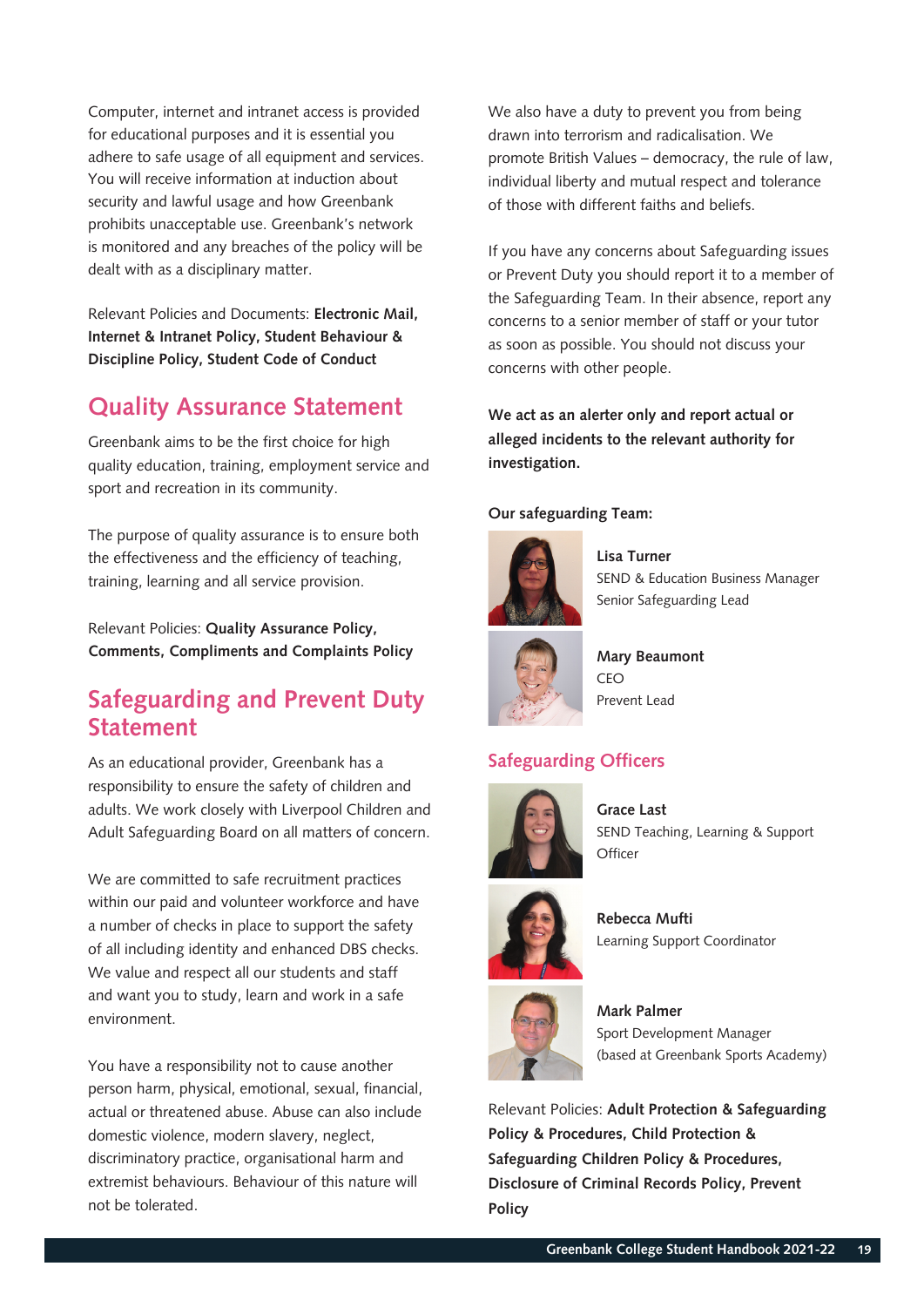## **Social Media Statement**

Greenbank uses social media as a way to connect with others, share resources, and enhance the education and work experience. While social networking is fun and valuable, there are some risks that should be kept in mind when using these tools. In the social media world, the lines are blurred between what is public or private, personal or professional.

In using social media students should:

- Use good judgement.
- Be respectful.
- **Be responsible.**
- Be a good listener.

Cyberbullying, harassment or disrespectful conduct on social media towards others will not be tolerated by Greenbank and will result in disciplinary action.

Relevant Policy: **Social Media Policy**

### **Student Support Statement**

Greenbank believes that all students should have access to appropriate learner support and where support is limited it should go to those in greatest need.

The values which underpin this policy are:

- **•** Treating people fairly and equally regardless of whom they are, their background or their lifestyle.
- Recognition of individual difference and support needed to progress in learning.
- **•** Development and progress can take place through the provision of appropriate support.
- **Continuous improvement in the quality of** support provided.

#### Relevant Policy: **Student Support Policy**

## **Volunteer Statement**

#### **Recruitment of Volunteers**

Greenbank will use appropriate means to advertise for volunteers locally that take into account the principles of our Equality and Diversity Policy. The applicant will have to complete an application form, but help can be given with this if necessary. The applicant will be interviewed by the relevant departmental Line Manager and if this is successful the two references asked for will be contacted.

An identity and enhanced DBS check may be required.

Greenbank has a responsibility to provide volunteers with:

- Appropriate induction and training.
- A regular review (12 months).
- Reimbursement of reasonable out of pocket expenses.
- A professional service.

Relevant Policy: **Volunteer Policy**

**Please be aware of the content of all Greenbank policies and that they are subject to regular review and updates.**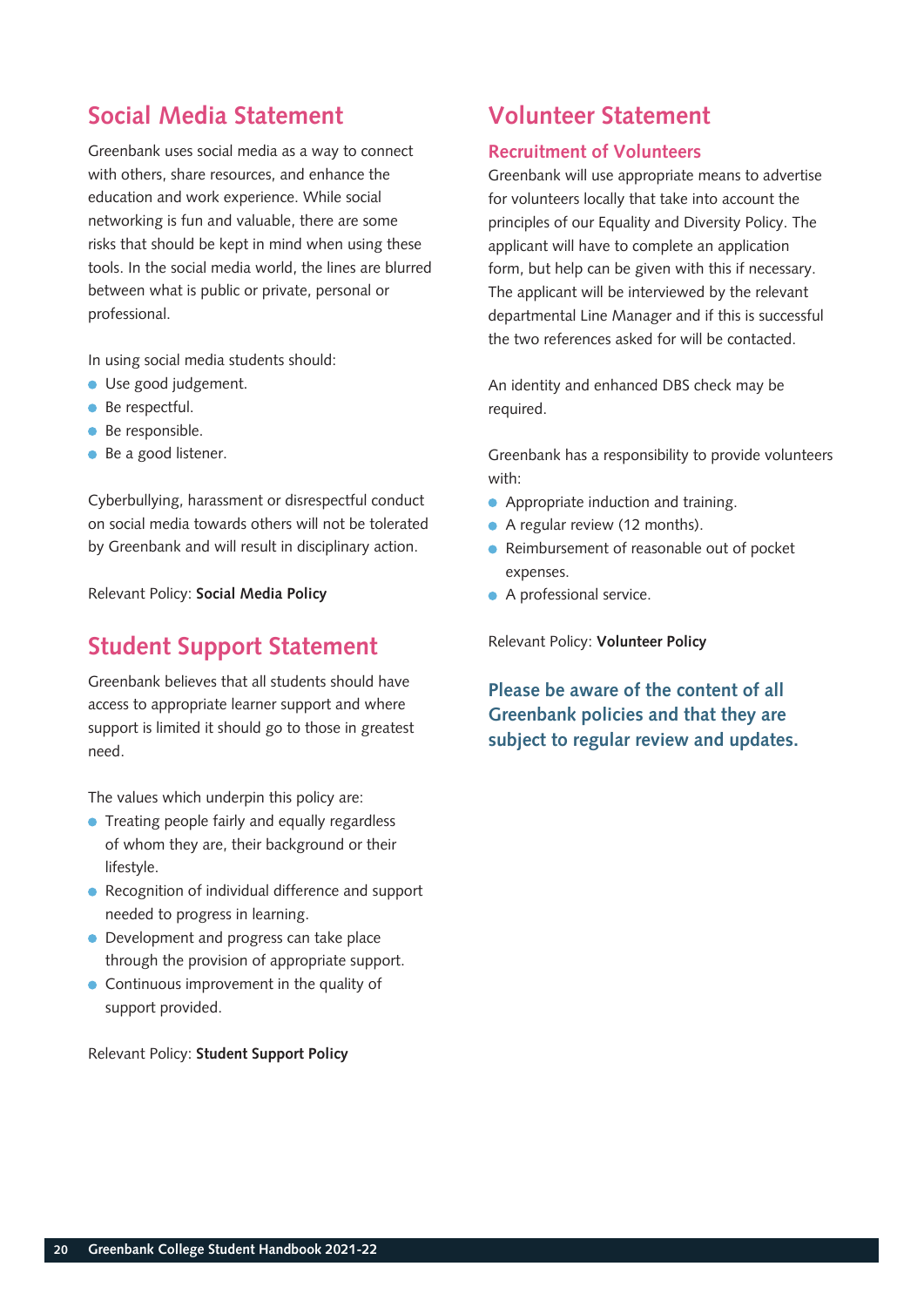## Campus Facilities

Greenbank College's campus includes a number of other buildings:

## **Greenbank Sports Academy**

Greenbank Sports Academy is open to the public and offers a range of services on a fee paying basis. Greenbank Sports Academy offers a range of sport and physical activity sessions throughout the week.

#### **Visit www.greenbanksportsacademy.co.uk for more information**

#### **Gym**

A fully equipped fitness gym which includes a range of cardiovascular and specialised lifting equipment is available on site.

**Please visit www.greenbanksportsacademy.co.uk for up-to-date information on opening times**.

As a student, you are eligible to receive a discount for the Gym. To take advantage, you must have a valid Greenbank College ID Card and be attending a current course.

You will be given an induction and development of a personal fitness programme. Terms and conditions apply.

## **Greenbank Sports Academy Café**

The café based in Greenbank Sports Academy will be reopening in October after being refurbished. A selection of food and drink will be on offer for students to purchase.

## **Salon HQ**

Salon HQ is a training hairdressing salon which is open to the public and offers cutting, colouring, perming and styling at low cost.

**Please call the salon for further information and opening times on 0151 281 0717 or visit www.salonhq.org.uk**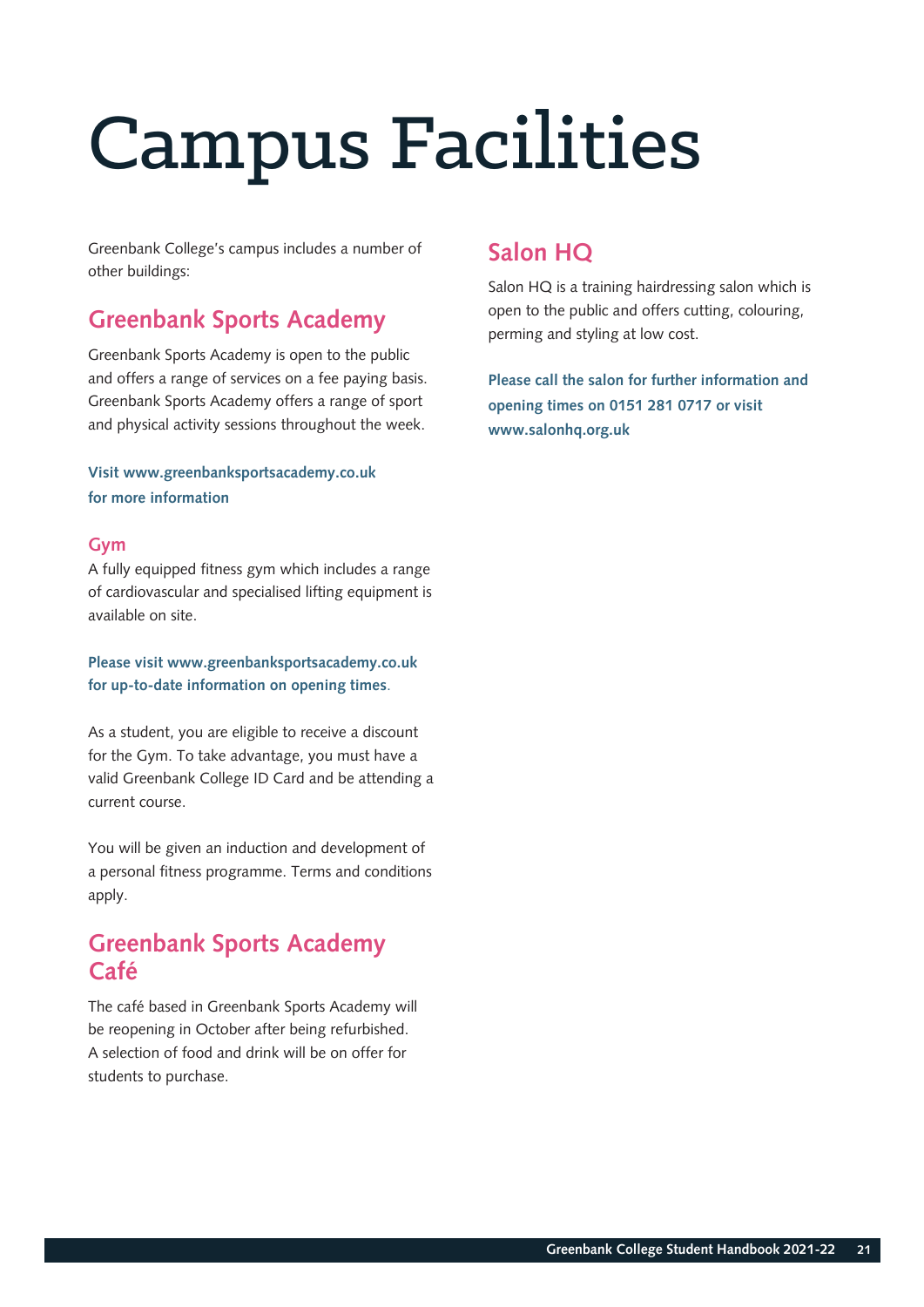## Building Plans

## **Greenbank College**

**Ground Floor**

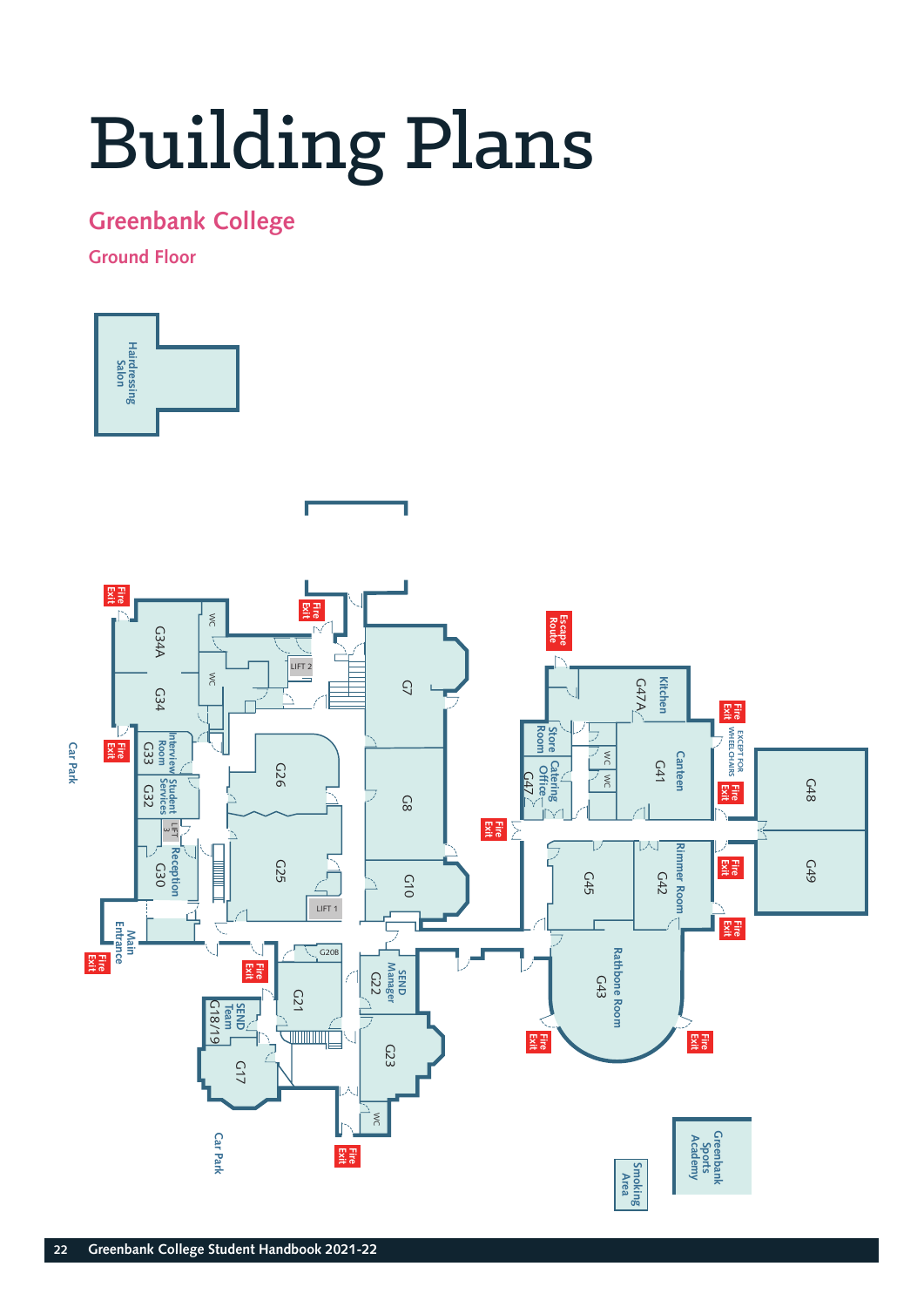

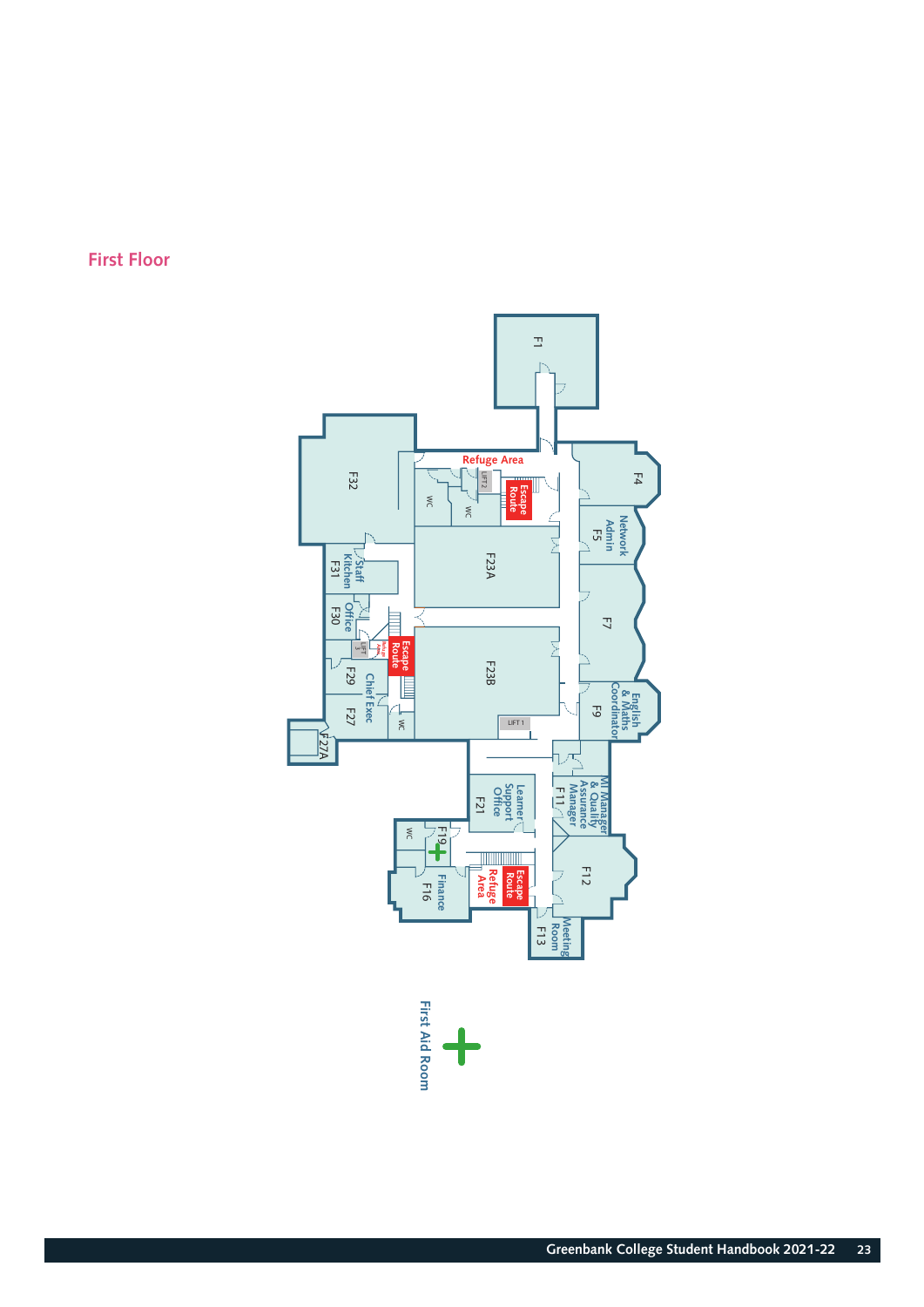## **Greenbank Sports Academy**

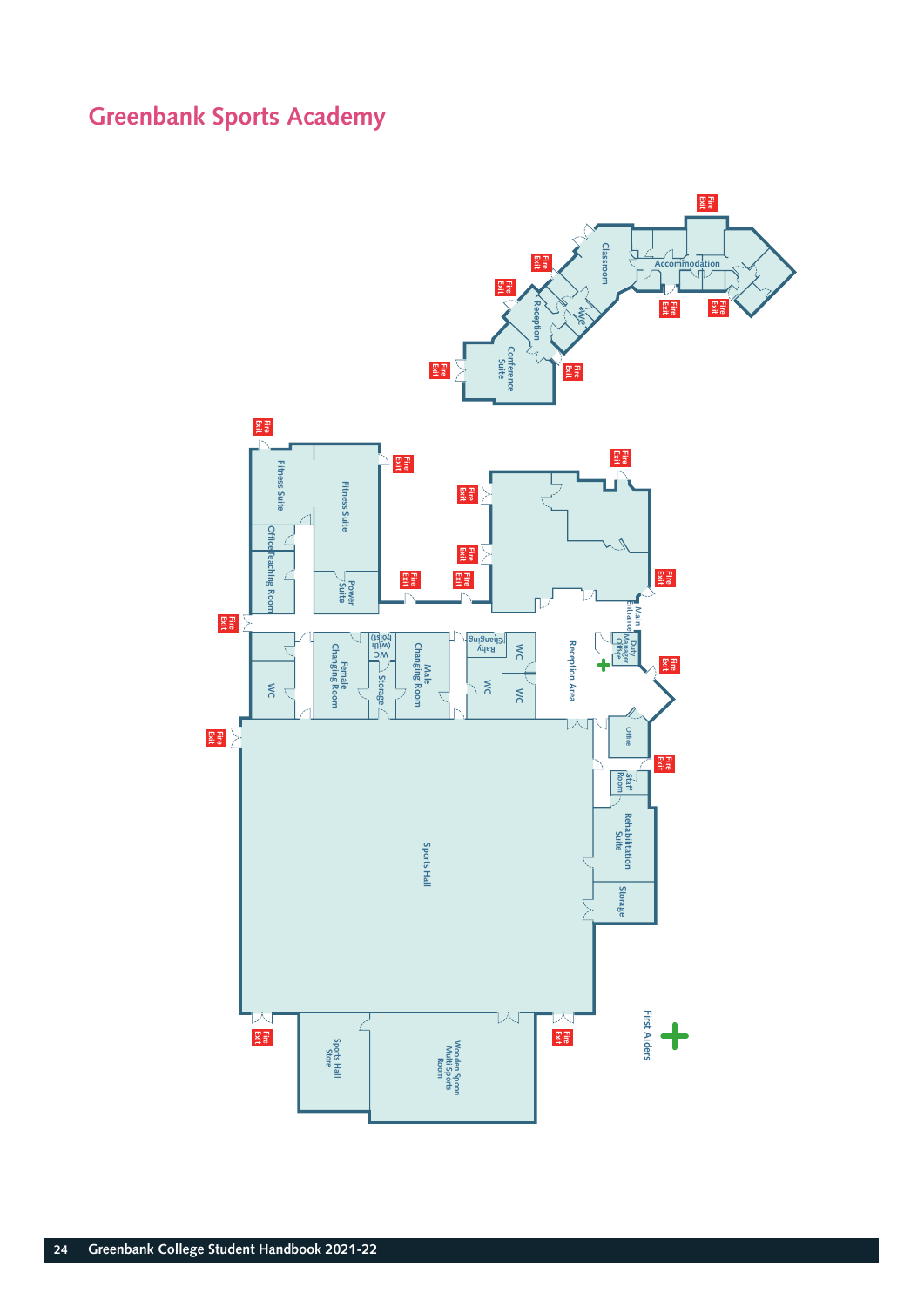## **Salon HQ**

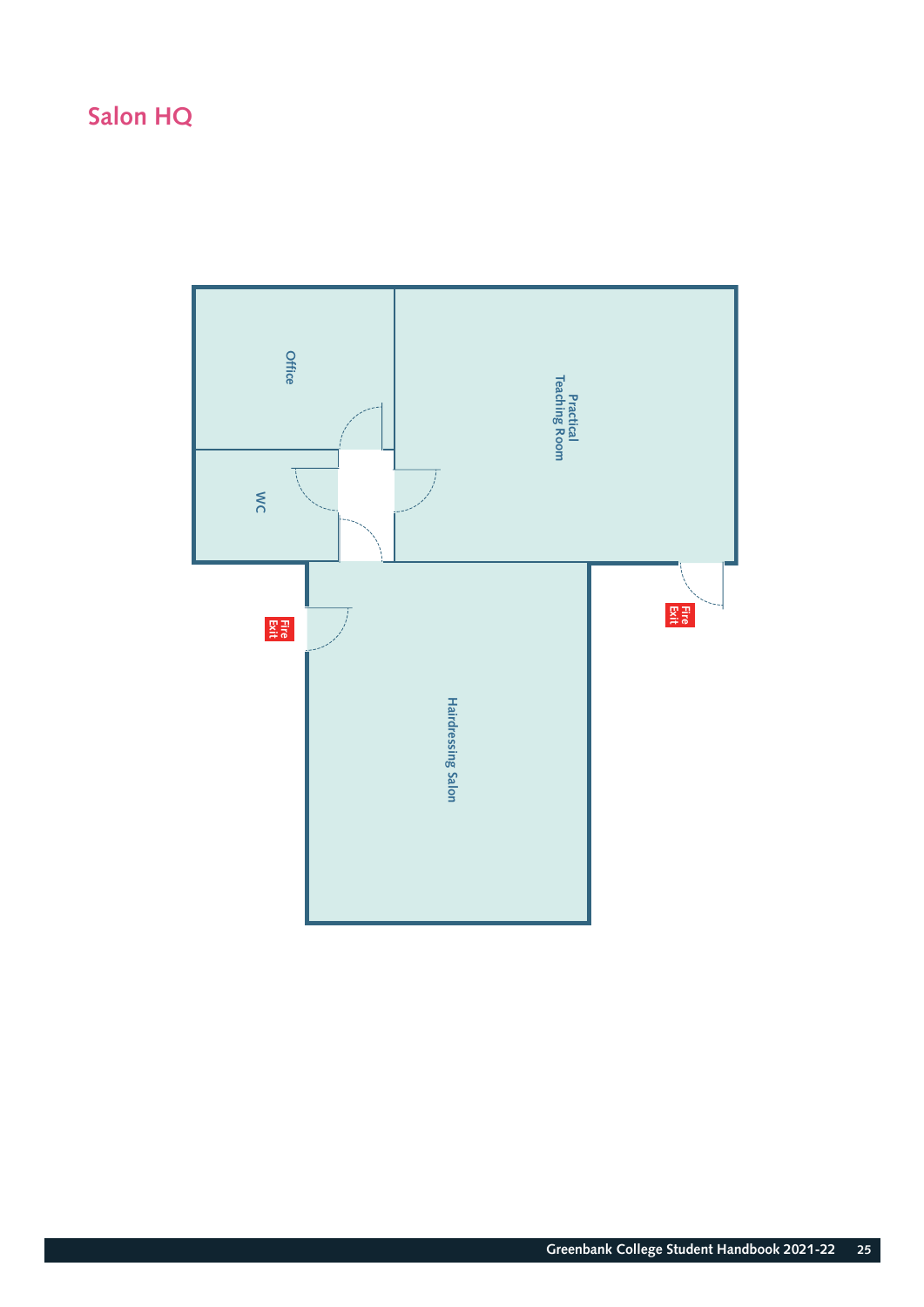## Dates for the Calendar

## $\bullet$  . The set of  $\bullet$  $\bullet$ **SEPTEMBER 2021 6 Start of Autumn Term**

- **14 20 National Coding Week**
- **20 26 Recycle Week UK**
- **24 30 Sexual Health Week**

|                     | OCTOBER 2021                                        |
|---------------------|-----------------------------------------------------|
| 1                   | <b>Sexual Health Week</b>                           |
| $1 - 31$            | <b>ADHD Awareness Month</b>                         |
| $1 - 31$            | <b>Black History Month</b>                          |
| 1                   | <b>International Day of</b><br><b>Older Persons</b> |
| 10                  | <b>World Mental Health Day</b>                      |
| $25 - 29$ Half Term |                                                     |

## **DECEMBER 2021**

 $\bullet$   $\bullet$ 

| 1  | <b>World AIDS Day</b>            |
|----|----------------------------------|
|    | $1 - 3$ Greenbank Diversity Week |
|    | 1 - 22 Disability History Month  |
|    | 6 - 12 National Charity Week     |
| 10 | <b>Human Rights Day</b>          |
| 17 | <b>End of Autumn Term</b>        |

## $\ddot{\bullet}$ **NOVEMBER 2021**

| 11        | <b>Remembrance Day</b>                            |
|-----------|---------------------------------------------------|
|           | 15 - 19 Anti-Bullying Week                        |
|           | 17 - 19 Staff Training Days                       |
|           |                                                   |
| 24        | <b>Student Reviews for</b><br><b>Young People</b> |
| $22 - 30$ | <b>Disability History Month</b>                   |

## **JANUARY 2022**

 $\bullet$ 

 $\bullet$  . The set of  $\bullet$ 

|          | <b>World AIDS Day</b>         |
|----------|-------------------------------|
| $\Delta$ | <b>Start of Spring Term</b>   |
| 25       | <b>Burns Night</b>            |
| 27       | <b>Holocaust Memorial Day</b> |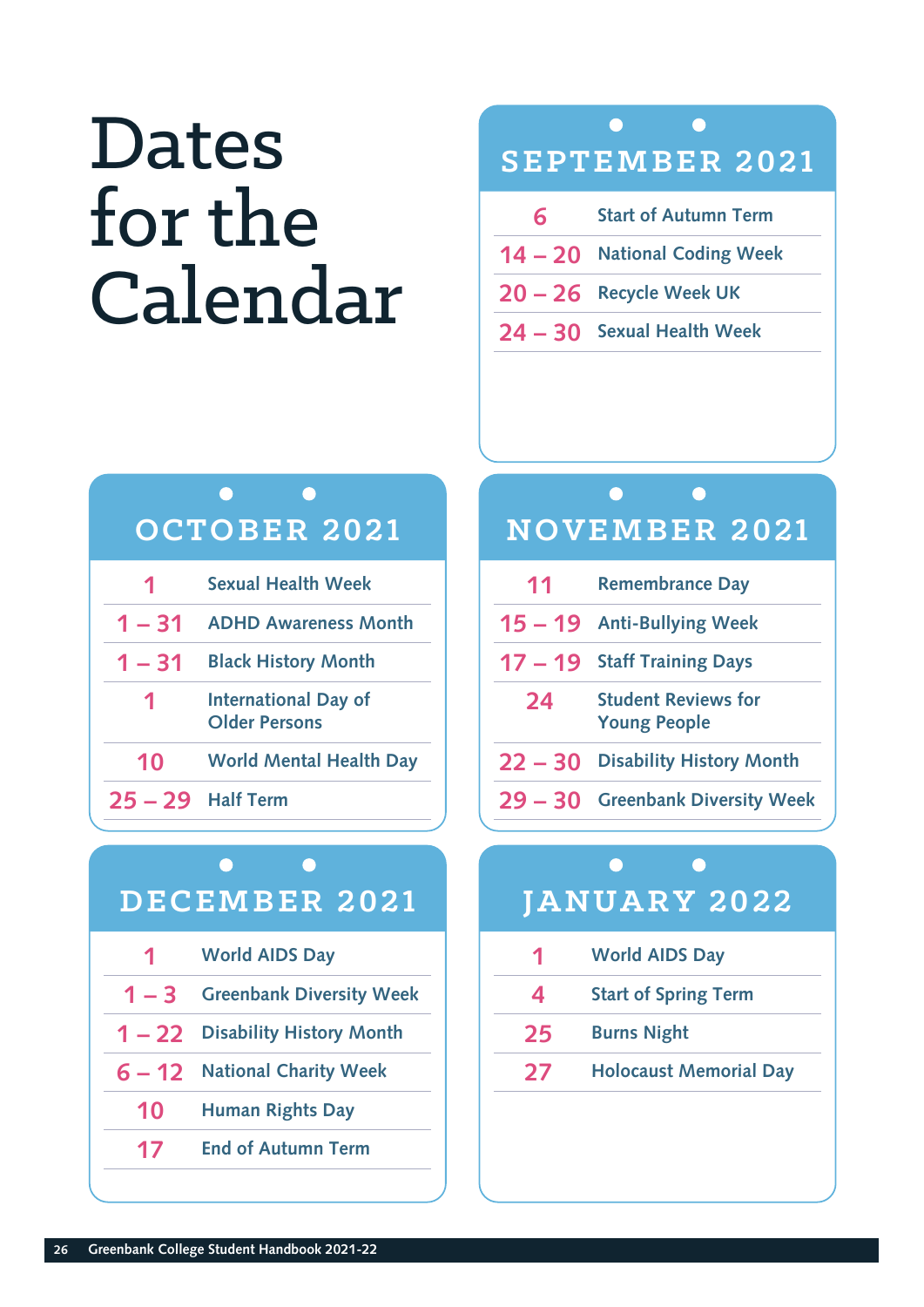|           | <b>FEBRUARY 2022</b>                 |
|-----------|--------------------------------------|
| $1 - 28$  | <b>Greenbank Enterprise</b><br>Month |
| $1 - 28$  | <b>LGBT History Month</b>            |
| 8         | <b>Safer Internet Day</b>            |
| $21 - 25$ | <b>Half Term</b>                     |
| 28        | <b>Staff Training Day</b>            |
|           |                                      |

#### $\bullet$ **Contract Contract Contract APRIL 2022**

| 1 – 30 Stress Awareness Month |
|-------------------------------|
| <b>World Autism Day</b>       |
| <b>End of Spring Term</b>     |
| <b>Start of Summer Term</b>   |
|                               |

## **JUNE 2022**

 $\bullet$   $\bullet$ 

| $1 - 3$   | <b>Half Term</b>                   |
|-----------|------------------------------------|
| $1 - 7$   | <b>National Volunteers Week</b>    |
| 5         | <b>World Environment Day</b>       |
| 14        | <b>World Blood Donor Day</b>       |
| 20        | <b>World Refugee Day</b>           |
| $20 - 27$ | <b>Deafblind Awareness</b><br>Week |

## $\bullet$  . <br> <br> <br> <br> <br> <br> <br> <br> <br><br><br><br><br><br>  $\bullet$ **FEBRUARY 2022 MARCH 2022 1 Staff Training Day 4 World Book Day 7 –12 National Careers Week 9 Moving On Event/Student Reviews for Young People**

**12 World Maths Day**

 $\bullet$ 

**20 International Day of Happiness**

## **MAY 2022**

 $\bullet$ 

| $30 - 31$ Half Term |                                                                            |
|---------------------|----------------------------------------------------------------------------|
| $2 - 8$             | <b>Deaf Awareness Week</b>                                                 |
| 3                   | <b>World Asthma Day</b>                                                    |
|                     | <b>World Fair Trade Day</b>                                                |
| 17                  | <b>International Day Against</b><br>Homophobia / Transphobia<br>/ Biphobia |

## **JULY 2022**

 $\bullet$   $\bullet$ 

**8 End of Summer Term**